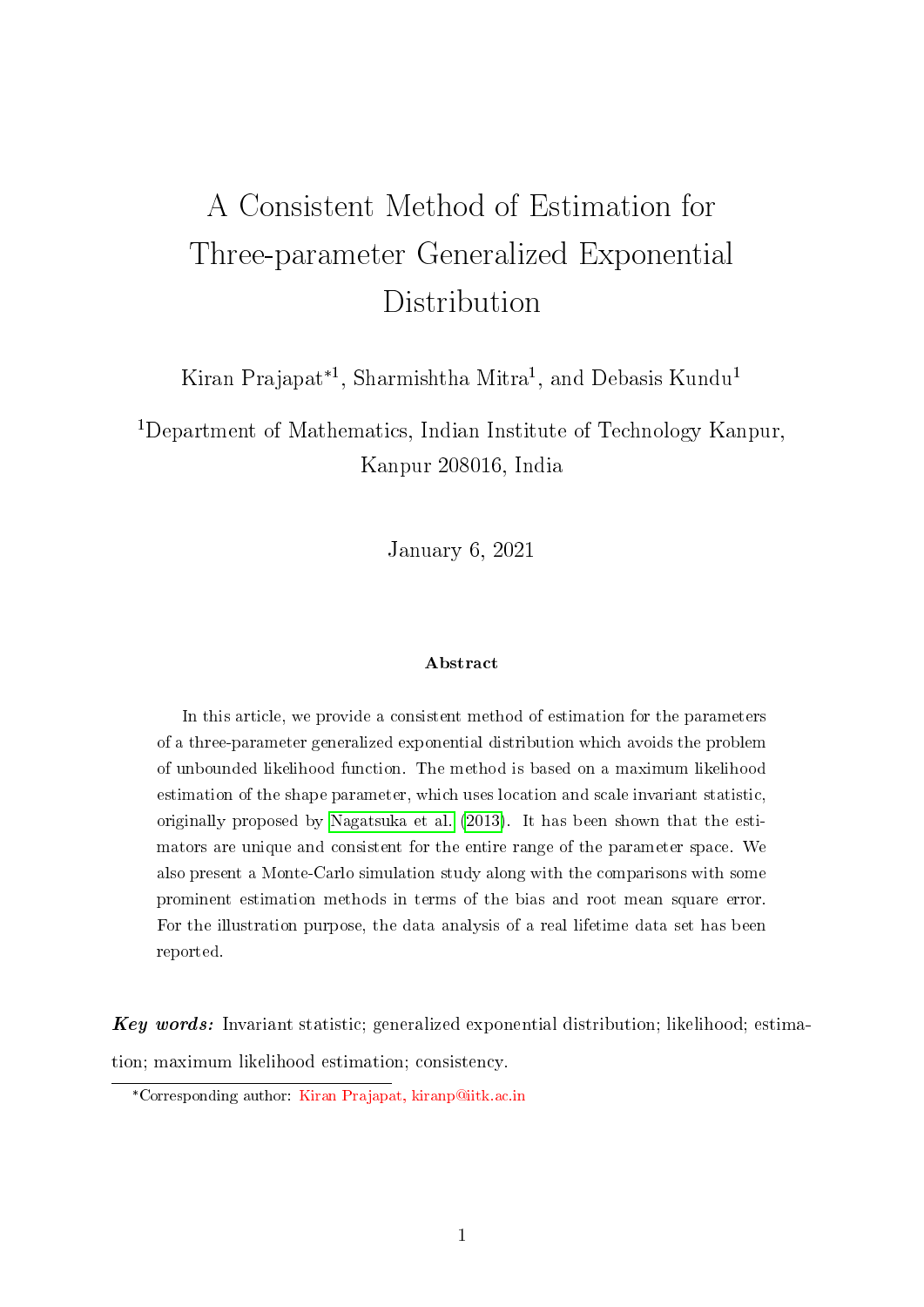# 1 Introduction

The three-parameter gamma and three-parameter Weibull are the most popular distributions for analyzing lifetime data or skewed data. In both the distributions, the three parameters represent location, scale and shape, and because of these parameters both the distributions have quite a bit of flexibility for analyzing skewed data. Unfortunately both distributions also have certain drawbacks. Few of the these drawbacks, we will discuss later in this section. A three-parameter generalized exponential (GE) distribution is a particular case of the exponentiated Weibull distribution when the location parameter is not present. The exponentiated Weibull distribution is originally proposed by [Mudholkar](#page-21-1) [et al.](#page-21-1) [\(1995\)](#page-21-1). It has been shown that the GE model can be used as an alternative to the gamma model or the Weibull model in many situations, see [Gupta and Kundu](#page-20-0) [\(1999\)](#page-20-0) , [Gupta and Kundu](#page-20-1) [\(2001\)](#page-20-1) and [Gupta and Kundu](#page-20-2) [\(2007\)](#page-20-2) for more details.

Suppose a random variable from three-parameter GE distribution has the following cumulative distribution function (CDF)

<span id="page-1-0"></span>
$$
F(x; \alpha, \beta, \gamma) = \begin{cases} 0, & if x < \gamma \\ \left(1 - exp(-\frac{x - \gamma}{\alpha})\right)^{\beta}, & if x > \gamma, \end{cases} \alpha > 0, \beta > 0, \gamma \in \mathbb{R}.
$$
 (1)

Let the three-parameter GE distribution be denoted by  $GE(\alpha, \beta, \gamma)$ , where  $\alpha$ ,  $\beta$  and  $\gamma$ denote the scale, shape and location parameters, respectively. Here all the three parameters are unknown. Let us denote the corresponding probability density function (PDF) by  $f(.; \alpha, \beta, \gamma)$ , then

<span id="page-1-1"></span>
$$
f(x; \alpha, \beta, \gamma) = \begin{cases} \frac{\beta}{\alpha} exp(-\frac{x-\gamma}{\alpha})(1 - exp(-\frac{x-\gamma}{\alpha}))^{\beta - 1}, & \text{if } x > \gamma \\ 0, & \text{otherwise,} \end{cases} \alpha > 0, \beta > 0, \gamma \in \mathbb{R}. (2)
$$

It is well known that for the similar three-parameter distributions, e.g., lognormal, gamma, Weibull and inverse Gaussian, etc., in which the location parameter is unknown,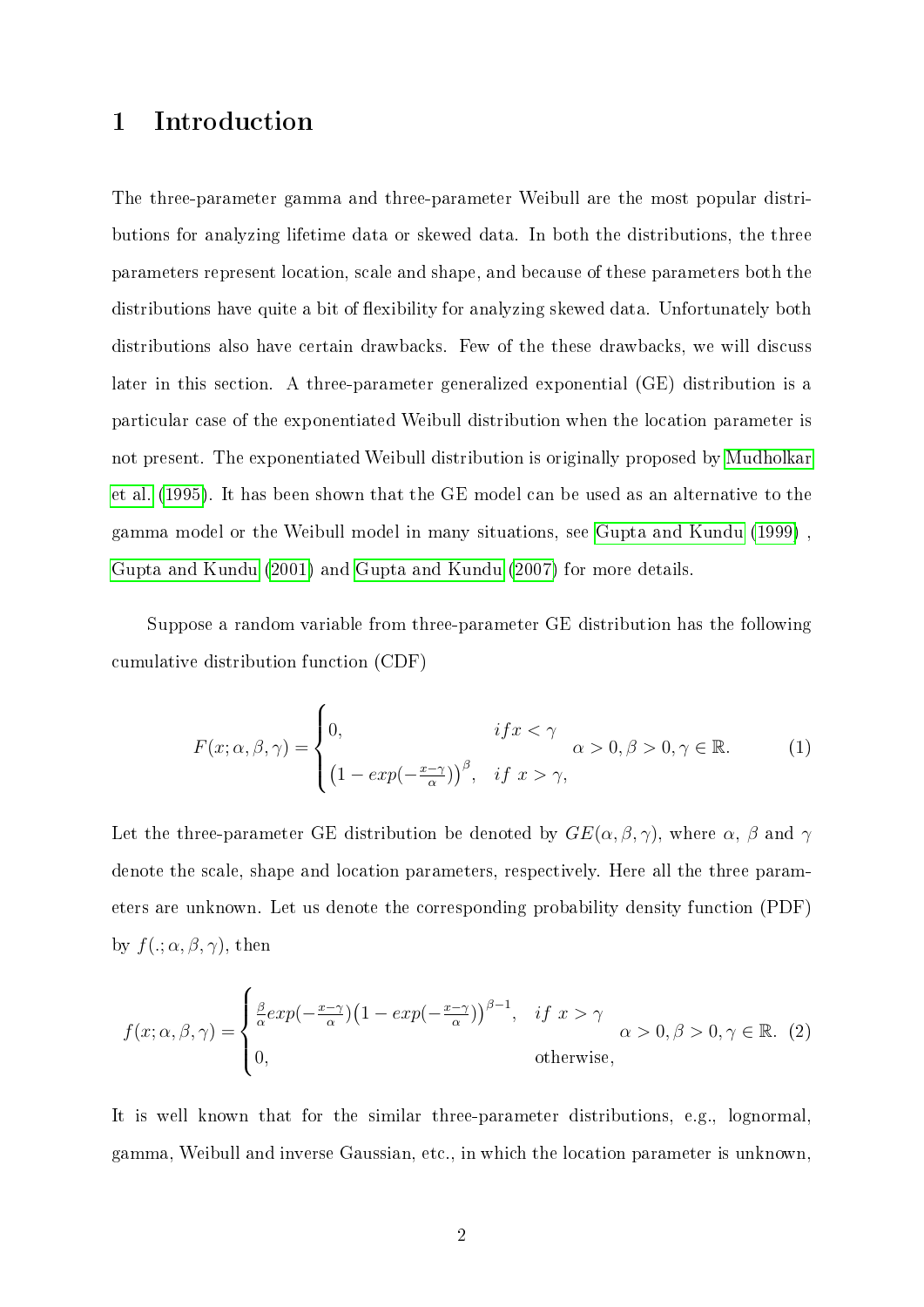the regularity conditions are not satisfied for the estimation method of the well-known maximum likelihood (ML) since the support of the PDF depends on the unknown location parameter and therefore the ML estimation may face problems. Most of the time, the maximum likelihood estimator (MLE) do not exist for the entire range of the parameter space because it does not exist for some range of the parameter space. In such cases, the likelihood becomes unbounded. This is one of the very well known drawbacks mentioned before. Many authors like [Cohen and Whitten](#page-20-3) [\(1982\)](#page-20-3), [Cohen and Whitten](#page-19-0) [\(1980\)](#page-19-0), [Cohen](#page-20-4) [et al.](#page-20-4) [\(1984\)](#page-20-4), [Hall and Wang](#page-20-5) [\(2005\)](#page-20-5), [Nagatsuka et al.](#page-21-0) [\(2013\)](#page-21-0), [Nagatsuka and Balakrish](#page-21-2)[nan](#page-21-2) [\(2012\)](#page-21-2), and [Nagatsuka and Balakrishnan](#page-21-3) [\(2013\)](#page-21-3) and several others addressed this issue.

The same problem arises in the case of three-parameter GE distribution, including location parameter, as well. [Gupta and Kundu](#page-20-0) [\(1999\)](#page-20-0) discussed the ML estimation for three-parameter GE distribution in detail. When the shape parameter  $\beta < 1$ , they have shown that the MLE does not exist since the likelihood function becomes unbounded as the location parameter  $\gamma$  tends to the smallest observation in observed sample, elsewhere for  $\beta > 2$ , all the asymptotic results have been presented.

Among all the existing estimation methods, two estimation methods proposed by [Nagatsuka et al.](#page-21-0) [\(2013\)](#page-21-0) and [Nagatsuka and Balakrishnan](#page-21-2) [\(2012\)](#page-21-2) which are abbreviated as the location scale parameter free (LSPF) method and location parameter free (LPF) method, respectively, are the most recently proposed methods. These methods provide the estimators that exist uniquely and that are consistent for the complete range of the parameter space.

In this study, we discuss the LSPF method of estimation in detail for the threeparameter GE distribution and present the bias and root mean square error (RMSE) of the estimator through a Monte-Carlo simulation. We also do some comparisons with some prominent estimation methods in terms of the biases and RMSEs of the estimators. We also present a real lifetime data set to illustrate the LSPF method.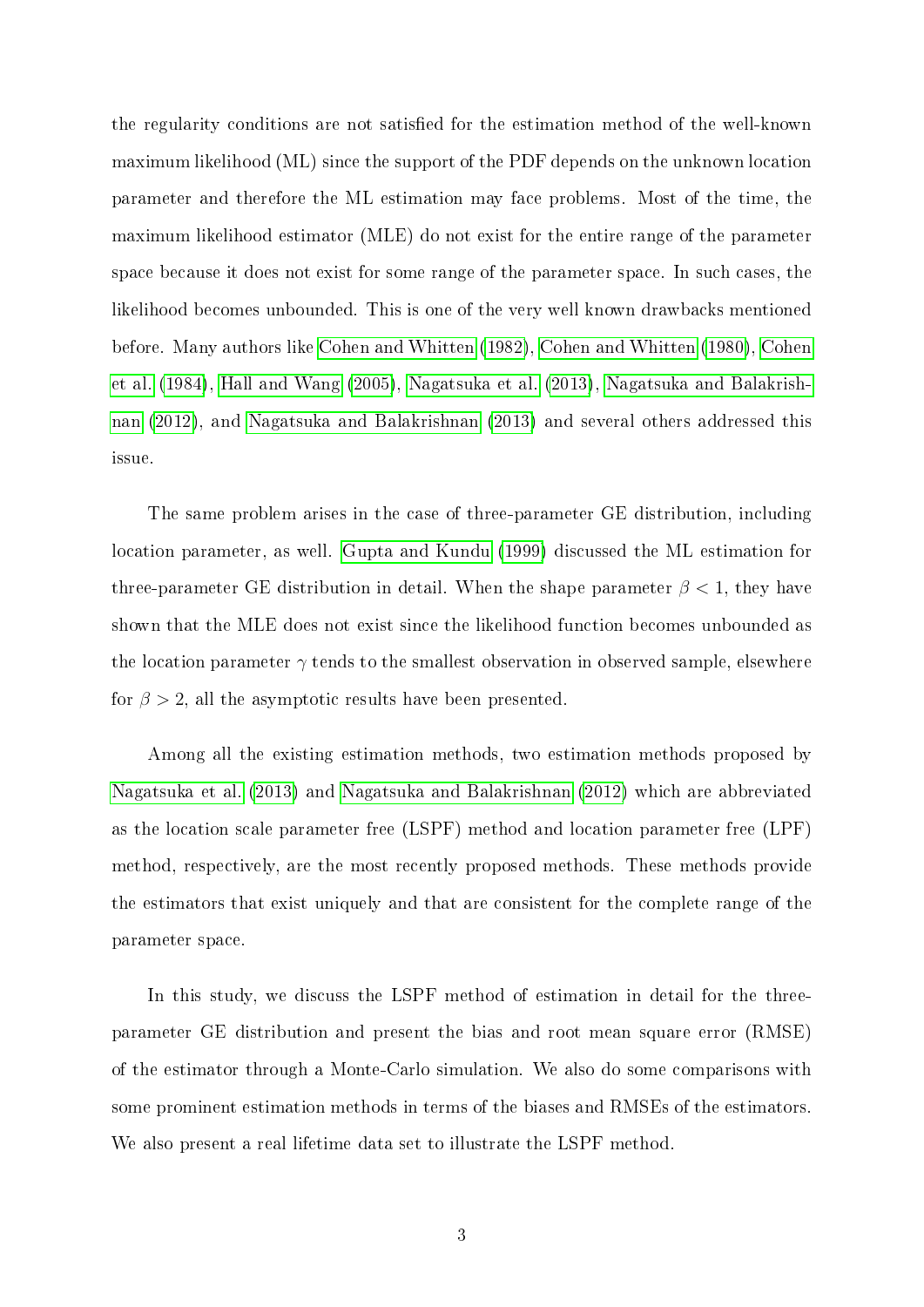Rest of the article is organized as follows. Section [2](#page-3-0) includes the estimation procedure of the proposed LSPF method for the three-parameter GE distribution. In this Section, we also present some properties of the estimators, such as the existence, uniqueness and consistency. In Section [3,](#page-9-0) we perform a Monte-Carlo simulation study for evaluation of the LSPF method and for comparisons with some prominent methods. The LSPF method has been illustrated through a real lifetime data set in Section [4,](#page-16-0) then concluding remarks in Section [5.](#page-18-0)

### <span id="page-3-0"></span>2 Estimation Procedure

Suppose that  $X_1, X_2, \ldots, X_n$  are *n* independent and identically distributed random variables from three-parameter GE distribution with the following common CDF given in the equation [\(1\)](#page-1-0) and  $X_{(1)} \leq X_{(2)} \leq \cdots \leq X_{(n)}$  are the order statistics of  $X_1, X_2, \ldots, X_n$ .

Throughout the paper, we have the following two assumptions to hold:

1.  $n \geq 3$ 2.  $X_{(i)} \neq X_{(j)}, \forall i \neq j, i = 1, 2, \ldots, n, j = 1, 2, \ldots, n.$ 

Let us consider the following statistic in order to start the estimation procedure:

<span id="page-3-1"></span>
$$
W_{(i)} = \frac{X_{(i)} - X_{(1)}}{X_{(n)} - X_{(1)}}, \ i = 1, 2, \dots, n.
$$
\n(3)

The probability distribution of  $W_{(i)}$ 's are free from the location and scale parameter. It may be noted that  $W_{(1)} = 0$  and  $W_{(n)} = 1$ . Based on the transformed data  $W_{(1)}, W_{(2)}, \ldots, W_{(n)}$ , whose joint probability distribution depends only on shape parameter, the shape parameter is estimated. It is further used in the estimation of other parameters. Subsection [2.1](#page-4-0) and Subsection [2.2](#page-6-0) include a detailed discussion on the estimation of the shape parameter and estimation of the location and scale parameters, respectively.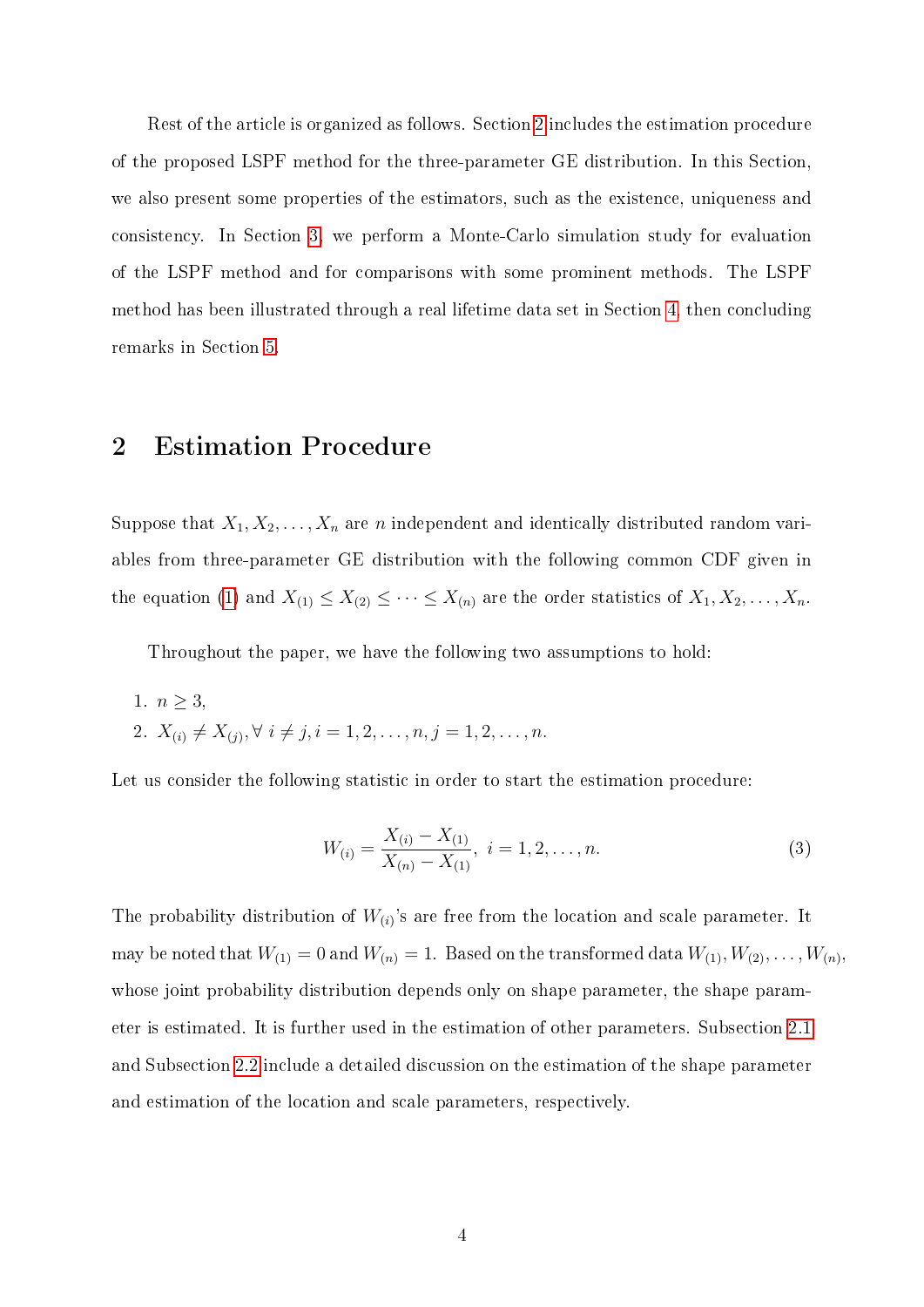#### <span id="page-4-0"></span>2.1 Estimation of Shape Parameter

We estimate the shape parameter  $\beta$  based on the transformed random variables  $W_{(1)}, W_{(2)},$  $\dots, W_{(n)}$ . The likelihood function of  $\beta$  based on the transformed data might be bounded as it does not depend on the location parameter. We obtain the expression for the likelihood function of  $\beta$  before we check its boundedness. Let  $w_1, w_2, \ldots, w_n$  be the realizations of  $W_{(1)}, W_{(2)}, \ldots, W_{(n)}$ , respectively. Note that we must have  $w_1 = 0$  and  $w_n=1.$ 

<span id="page-4-1"></span>**Theorem 2.1.** Likelihood function of  $\beta$  given  $w_2, w_3, \ldots, w_{n-1}$  is given by

$$
\ell_w(\beta|w_2,\ldots,w_{n-1}) = n!\beta^n \int_0^\infty \int_0^\infty v^{n-2} e^{-\sum_{i=1}^n (u+vw_i)} \prod_{i=1}^n (1 - e^{-(u+vw_i)})^{\beta-1} dv du, \ \beta > 0,
$$
\n(4)

with  $0 \le w_2 \le \cdots \le w_{n-1} \le 1, w_1 = 0, w_n = 1.$ 

Proof. See Appendix [A.1.](#page-22-0)

Now, we show that the likelihood function in Theorem [2.1](#page-4-1) is a bounded function of  $\beta$ . For the sake of simplicity, we will use sometime the notation  $\ell_w(\beta)$  for  $\ell_w(\beta|w_2, \ldots, w_{n-1})$ .

<span id="page-4-3"></span>**Proposition 2.1.** Likelihood function  $\ell_w(\beta)$  is a bounded function of parameter  $\beta$  with  $0 \le w_2 \le \cdots \le w_{n-1} \le 1, w_1 = 0, w_n = 1.$ 

Proof. See Appendix [A.2.](#page-23-0)

We rewrite the likelihood function  $\ell_w(\beta)$  as following

$$
\ell_w(\beta) = n! \int_0^\infty \int_0^\infty e^{h_w(\beta;u,v)} dv du,
$$
\n(5)

<span id="page-4-4"></span> $\Box$ 

<span id="page-4-2"></span> $\Box$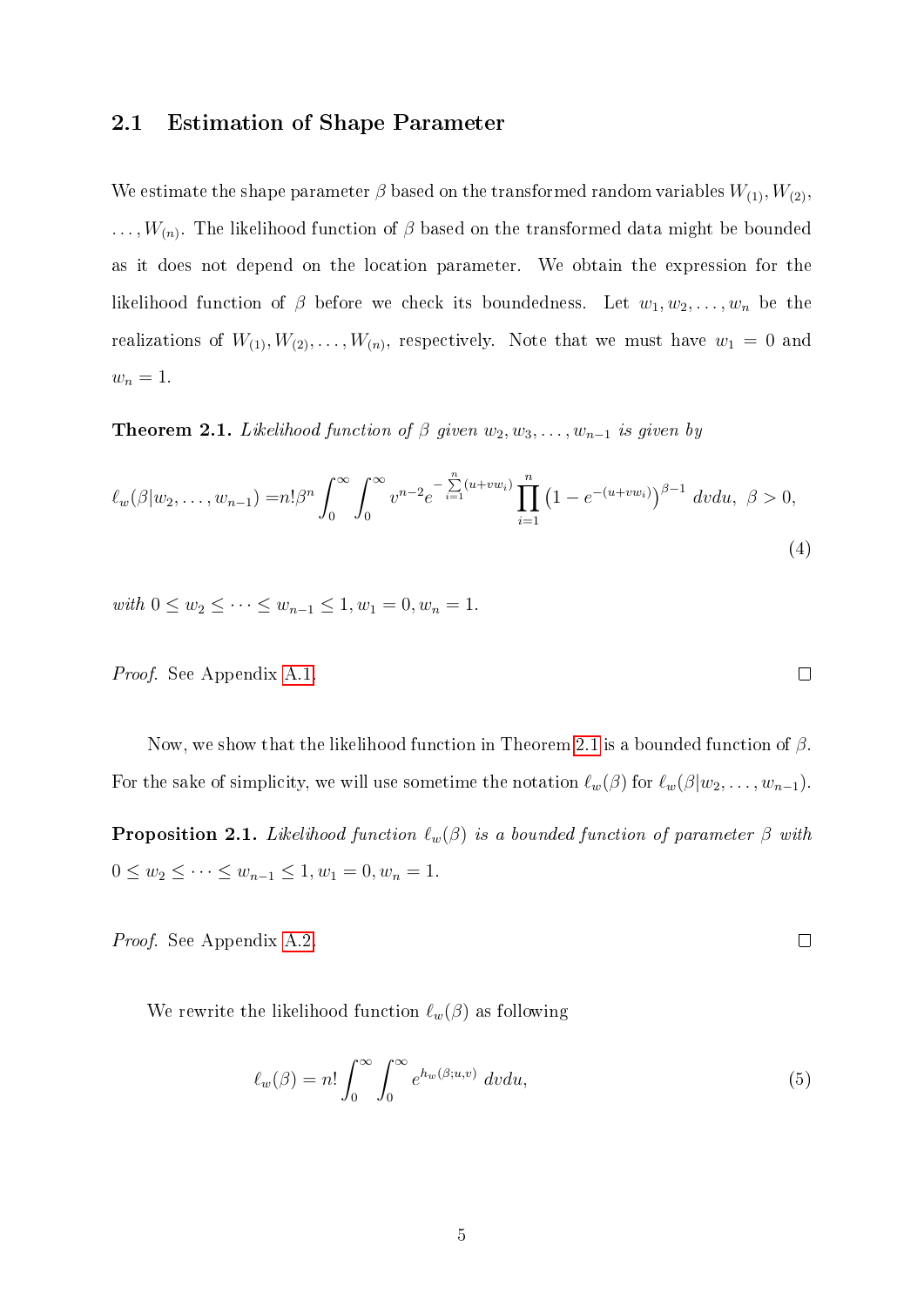where

$$
h_w(\beta; u, v) = n \log \beta + (n - 2) \log v - \sum_{i=1}^n (u + vw_i) + (\beta - 1) \sum_{i=1}^n \log(1 - e^{-(u + vw_i)}).
$$
 (6)

In proposition [2.2,](#page-5-0) it has been shown that the likelihood function  $\ell_w(\beta)$  is defferentiable with respect to  $\beta$ .

<span id="page-5-0"></span>**Proposition 2.2.** For  $\beta > 0$ , the likelihood function  $\ell_w(\beta)$ , with  $0 \leq w_2 \leq \cdots \leq w_{n-1} \leq$  $1, w_1 = 0, w_n = 1$ , can be differentiated with respect to  $\beta$  and its derivative is given by

$$
\ell'_w(\beta) = n! \beta^n \int_0^\infty \int_0^\infty v^{n-2} e^{-\sum_{i=1}^n (u + vw_i)} \left\{ \prod_{i=1}^n (1 - e^{-(u + vw_i)})^{\beta - 1} \right\}
$$

$$
\times \left\{ \frac{n}{\beta} + \sum_{i=1}^n \log(1 - e^{-(u + vw_i)}) \right\} dv du, \ \beta > 0,
$$

Proof. See Appendix [A.3.](#page-23-1)

We present two main results in the upcoming theorems where first result is regarding the unique maximum of the likelihood function  $\ell_w(\beta)$  and another is about the consistency of the unique maximum. First we focus on the uni-modality for the likelihood function of the shape parameter given the transformed data  $0 \leq w_2 \leq \cdots \leq w_{n-1} \leq 1$ .

<span id="page-5-1"></span>**Theorem 2.2.** For  $\beta > 0$  and any given  $0 \leq w_2 \leq \cdots \leq w_{n-1} \leq 1$ , the likelihood equation  $\ell_w'(\beta) = 0$  always has an unique solution and it maximizes the likelihood function  $\ell_w(\beta)$ .

Proof. See Appendix [A.4.](#page-25-0)

Now, we have an unique estimator of  $\beta$ , denoted by  $\widehat{\beta}_w$ , from the theorem [2.2.](#page-5-1) To show the consistency of the estimator  $\widehat{\beta}_w$ , we need a lemma which is presented in Appendix [A.5.](#page-25-1) Its proof is quite similar to lemma 1 of both [Nagatsuka et al.](#page-21-0) [\(2013\)](#page-21-0) and [Nagatsuka et al.](#page-21-4) [\(2014\)](#page-21-4), hence it is omitted.

**Theorem 2.3.** Estimator  $\widehat{\beta}_w$  is a consistent estimator for  $\beta > 0$ .

 $\Box$ 

 $\Box$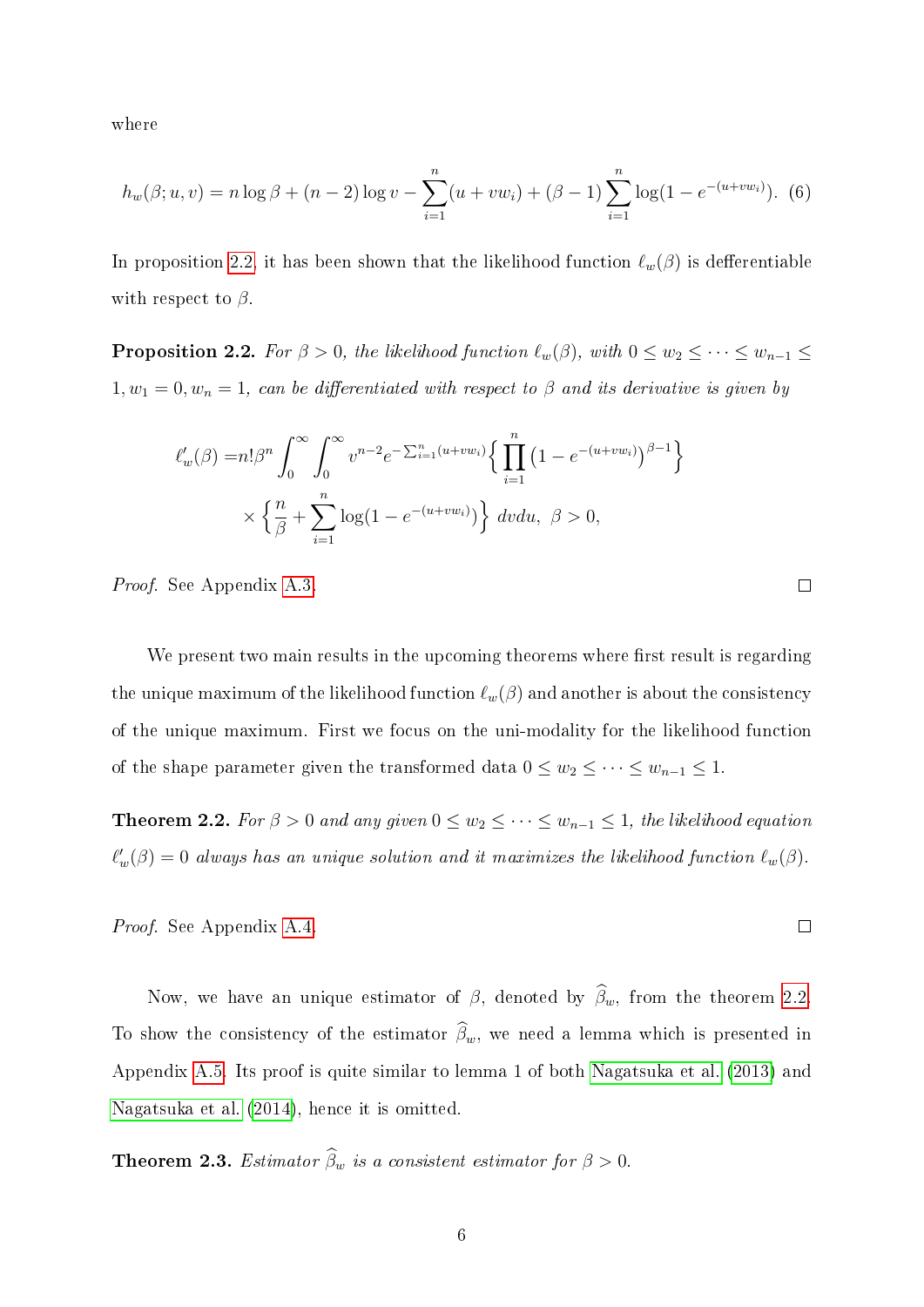Proof. Theorem 3.7 of Chapter 6 in [Lehmann and Casella](#page-20-6) [\(2006\)](#page-20-6) along with the lemma reported in Appendix [A.5](#page-25-1) prove the result.  $\Box$ 

Once we have  $\widehat{\beta}_w$  based on the location and scale invariant data  $w_2, w_3, \ldots, w_{n-1}$ , we use the estimator  $\widehat{\beta}_w$  for estimating the remaining location and scale parameters elaborated below in Section [2.2.](#page-6-0)

### <span id="page-6-0"></span>2.2 Estimation of Location and Scale Parameters

#### 2.2.1 Estimation Procedure

Estimation of location and scale parameters is a sequential procedure in which we estimate the location parameter  $\gamma$  first and then we use it in the estimation of the scale parameter α. We reuse these estimates of  $\gamma$  and  $\alpha$  in order to get better estimates further. We discuss the complete procedure below in detail. The likelihood function of  $(\alpha, \beta, \gamma)$  given  $(x_1, x_2, \ldots, x_n)$  is given by

<span id="page-6-1"></span>
$$
\ell(\alpha,\beta,\gamma) = \left(\frac{\beta}{\alpha}\right)^n e^{-\sum_{i=1}^n \frac{x_i-\gamma}{\alpha}} \prod_{i=1}^n \left(1 - e^{-\frac{x_i-\gamma}{\alpha}}\right)^{\beta-1} \qquad \alpha > 0, \beta > 0, \gamma < x_{(1)}.
$$
 (7)

Suppose that we already have  $\widehat{\beta}_w$  using Section [2.1.](#page-4-0) Now, assuming that the shape parameter is known, proceed further to estimate  $\gamma$  and  $\alpha$  using  $\widehat{\beta}_w$  in place of  $\beta$  in equation [\(7\)](#page-6-1). In this case, it is reasonable to take  $X_{(1)}$  as an estimator of the location parameter  $\gamma$ . Let us denote it by  $\hat{\gamma}_{init}$  i.e.,  $\hat{\gamma}_{init} = X_{(1)}$ . For a known  $0 < \beta < 1$ , it is not feasible to maximize the likelihood function in order to use the ML estimation because the likelihood is unbounded when  $\gamma = \hat{\gamma}_{init}$ . But, once  $\hat{\gamma}_{init}$  is obtained, by shifting each observation (to left or right according to the sign of  $\gamma$ ) with length of  $\hat{\gamma}_{init}$  as suggested by [Pasari and Dikshit](#page-21-5) [\(2014\)](#page-21-5), we can avoid the problem of unbounded likelihood. Let the shifted data points be  $t_2, t_3, \ldots, t_n$ , then  $t_i = x_i - \hat{\gamma}_{init} = x_i - x_{(1)}, i = 2, 3, \ldots, n$ . For known  $\hat{\beta}_w$  and  $\hat{\gamma}_{init}$ , the likelihood function of  $\alpha$  based on the  $(n-1)$  shifted data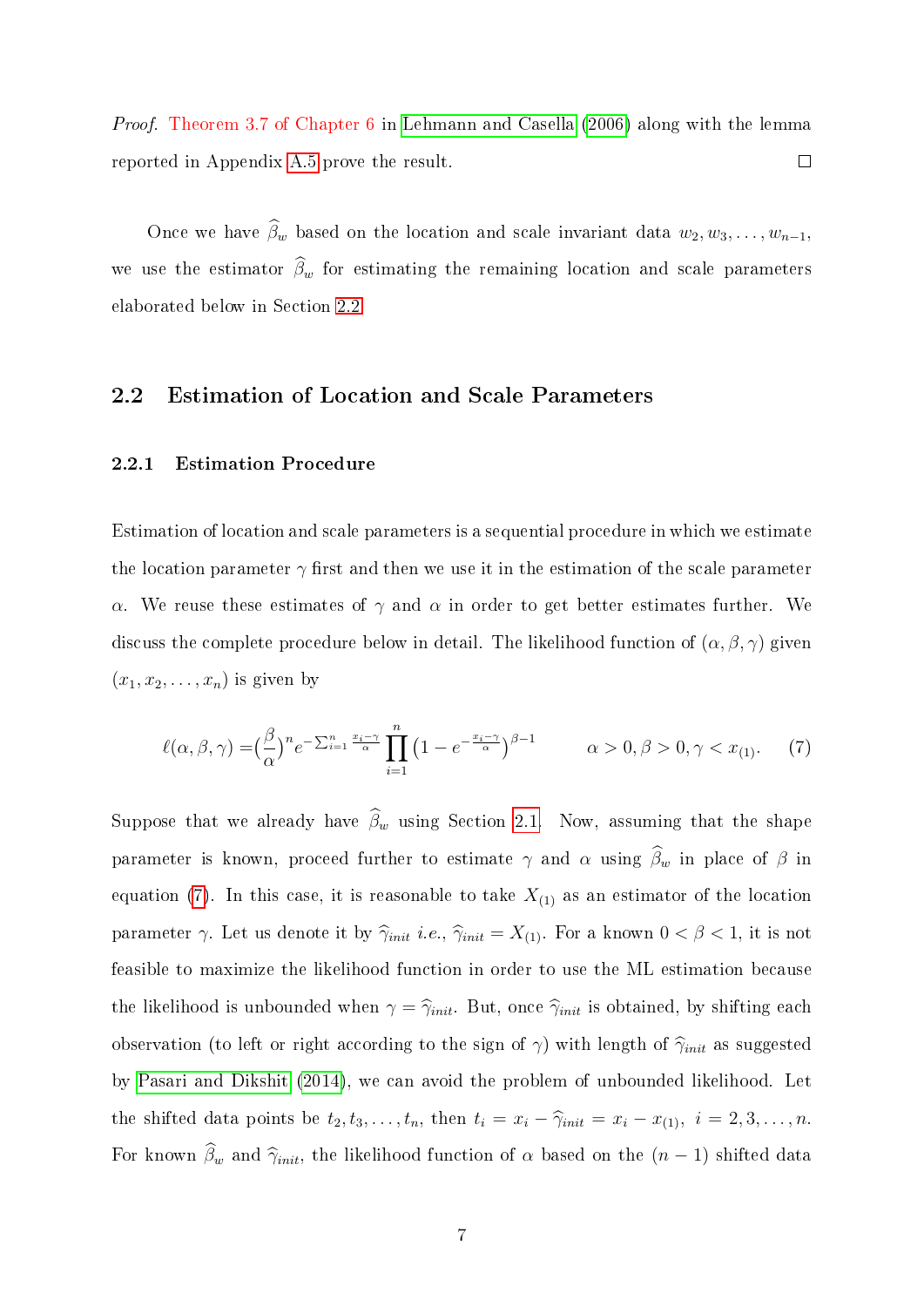points  $(t_2, t_3, \ldots, t_n)$  is given by

$$
\ell_t(\alpha) = \left(\frac{\widehat{\beta}_w}{\alpha}\right)^{n-1} e^{-\sum_{i=2}^n \frac{t_i}{\alpha}} \prod_{i=2}^n \left(1 - e^{-\frac{t_i}{\alpha}}\right)^{\widehat{\beta}_w - 1}
$$
  
\n
$$
\implies \log \ell_t(\alpha) \propto -(n-1)\log \alpha - \sum_{i=2}^n \frac{x_i - \widehat{\gamma}_{init}}{\alpha} + (\widehat{\beta}_w - 1)\sum_{i=2}^n \log \left(1 - e^{-\frac{x_i - \widehat{\gamma}_{init}}{\alpha}}\right).
$$
\n(8)

Now, we estimate  $\alpha$  by maximizing the log-likelihood function  $\log \ell_t(\alpha)$  with respect to α. Solving the equation  $\frac{\partial}{\partial \alpha}$  log( $\ell_t(\alpha)$ ) = 0 is equivalent to solve the following equation

<span id="page-7-1"></span><span id="page-7-0"></span>
$$
h_1(\alpha, \widehat{\beta}_w, \widehat{\gamma}_{init}) = \alpha,\tag{9}
$$

where  $h_1(\alpha, \widehat{\beta}_w, \widehat{\gamma}_{init}) = \frac{1}{n-1} \sum_{i=2}^n$  $\sum_{i=2}^n \bigl(x_i-\widehat\gamma_{init}\bigr) \biggl(\tfrac{1-\widehat\beta_w e^{-\frac{x_i-\widehat\gamma_{init}}{\alpha}}}{1-e^{-\frac{x_i-\widehat\gamma_{init}}{\alpha}}}\bigr)$  $1-e^{-\frac{x_i-\widehat{\gamma}_{init}}{\alpha}}$ ). Here  $\log(\ell_t(\alpha))$  is an uni-modal function which we prove later in Appendix [A.6.](#page-25-2) Hence, the equation [\(9\)](#page-7-0) has unique solution which maximizes the log-likelihood and equation [\(9\)](#page-7-0) is easily solvable by any of the numerical iterative methods. Let us denote the unique root of the equation [\(9\)](#page-7-0) by  $\widehat{\alpha}_{init}$ 

Here, it may be noted that  $\hat{\gamma}_{init}$  is a biased estimator of the parameter  $\gamma$  because  $E(X_{(1)}) = \gamma + \alpha \int_0^\infty (1 - F_Z(y;\beta))^n dy$  with  $Z \sim GE(1,\beta,0)$ . Therefore, it is feasible to consider a bias-corrected estimator of  $\gamma$ , denoted by  $\hat{\gamma}_w$ , as  $X_{(1)} - \hat{\alpha}_{init} \int_0^\infty (1 F_Z(y; \hat{\beta}_w))^n$  dy. It is also feasible to update the estimator of  $\alpha$  using  $\hat{\gamma}_w$ . Note that, for known  $\beta = \widehat{\beta}_w$  and  $\gamma = \widehat{\gamma}_w$ ,  $\alpha$  can be directly estimated from sample  $(x_1, x_2, \ldots, x_n)$ by maximizing the likelihood function of  $\alpha$  given  $x_1, x_2, \ldots, x_n$  as now there is no problem of unbounded likelihood function. Hence, the newly updated estimator of  $\alpha$ , denoted by  $\hat{\alpha}_w$ , can be obtained along the same line as obtained earlier by solving the  $h_2(\alpha, \widehat{\beta}_w, \widehat{\gamma}_w) = \alpha$  with  $h_2(\alpha, \widehat{\beta}_w, \widehat{\gamma}_w) = \frac{1}{n} \sum_{i=1}^n (x_i - \widehat{\gamma}_w) \left( \frac{1 - \widehat{\beta}_w e^{-\frac{x_i - \widehat{\gamma}_w}{\alpha}}}{1 - e^{-\frac{x_i - \widehat{\gamma}_w}{\alpha}}} \right)$  $1-e^{-\frac{x_i-\widehat{\gamma}_w}{\alpha}}$  . It can be proved that  $h_2(\alpha, \widehat{\beta}_w, \widehat{\gamma}_w) = \alpha$  has unique solution which maximizes the likelihood function of  $\alpha$ .

For the brief overview of this section the complete estimation procedure discussed above can be summarized in the following steps: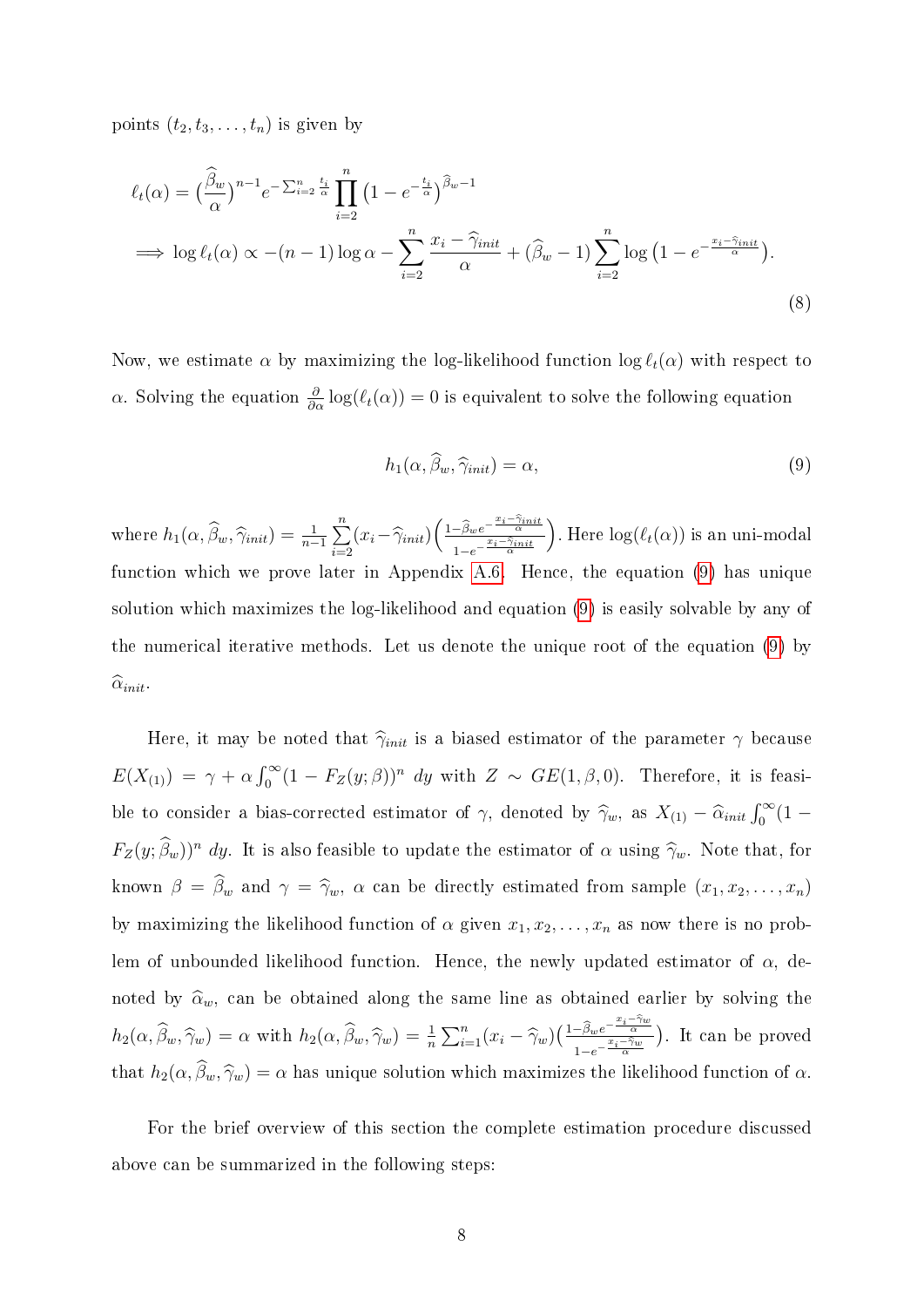**Step 1:** Obtain  $\hat{\beta}_w$ .

**Step 2:** Take  $\hat{\gamma}_{init} = X_{(1)}$  and obtain  $\hat{\alpha}_{init}$  by solving  $h_1(\alpha, \hat{\beta}_w, \hat{\gamma}_{init}) = \alpha$ .

**Step 3:** Use  $\hat{\gamma}_{init}$  and  $\hat{\alpha}_{init}$  of Step 2, to find bias-corrected  $\hat{\gamma}_w$  as following:

$$
\widehat{\gamma}_w = X_{(1)} - \widehat{\alpha}_{init} \int_0^\infty (1 - (1 - e^{-y})^{\widehat{\beta}_w})^n \ dy,
$$

and obtain  $\widehat{\alpha}_w$  by solving  $h_2(\alpha, \widehat{\beta}_w, \widehat{\gamma}_w) = \alpha$ .

#### 2.2.2 Uniqueness and Consistency

Here, we try to show the following two properties of provided estimators of location and scale parameters:

- 1.  $\hat{\gamma}_w$  and  $\hat{\alpha}_w$  exist uniquely.
- 2.  $\hat{\gamma}_w$  and  $\hat{\alpha}_w$  are consistent estimators of  $\gamma$  and  $\alpha$ , respectively.

It can be seen that  $\hat{\gamma}_{init}$  is unique for a given sample  $(x_1, x_2, \ldots, x_n)$ , whereas the uniqueness of estimator  $\hat{\alpha}_{init}$  follows from the uni-modality of  $\ell_t(\alpha)$ . By Theorem [2.2,](#page-5-1)  $\hat{\beta}_w$  is also unique and so bias-corrected estimators  $\hat{\gamma}_w$  and  $\hat{\alpha}_w$ .

In order to show the consistency of  $\hat{\gamma}_{init}$ , let us consider the following probability for an arbitrary  $\epsilon > 0$ :

$$
Pr(|\hat{\gamma}_{init} - \gamma| > \epsilon) = Pr(X_{(1)} - \gamma > \epsilon) = Pr(n^{1/\beta} \frac{X_{(1)} - \gamma}{\alpha} > n^{1/\beta} \frac{\epsilon}{\alpha})
$$

Now the using Theorem 8 of [Gupta and Kundu](#page-20-0) [\(1999\)](#page-20-0), it can be seen that the above probability converges to 0 as the sample size n tends to  $\infty$ , which proves that  $\hat{\gamma}_{init}$  is consistent for  $\gamma$ . Proof for the consistency of  $\hat{\alpha}_{init}$  is provided in Appendix [A.7.](#page-27-0)

In order to show the consistency of the bias-corrected estimators, recall that  $\hat{\gamma}_w$  =  $X_{(1)} - \widehat{\alpha}_{init} \int_0^\infty (1 - (1 - e^{-y})^{\widehat{\beta}_w})^n dy$ . Here, using the Slutskey's theorem and the facts that  $\widehat{\alpha}_{init}$  and  $\widehat{\beta}_w$  are consistent for  $\alpha$  and  $\beta$ , respectively,  $\widehat{\alpha}_{init} \int_0^\infty (1-(1-e^{-y})^{\widehat{\beta}_w})^n dy$  converges to 0 in probability. Hence, again, by using the Slutskey's theorem,  $\hat{\gamma}_w$  is consistent for  $\gamma$ .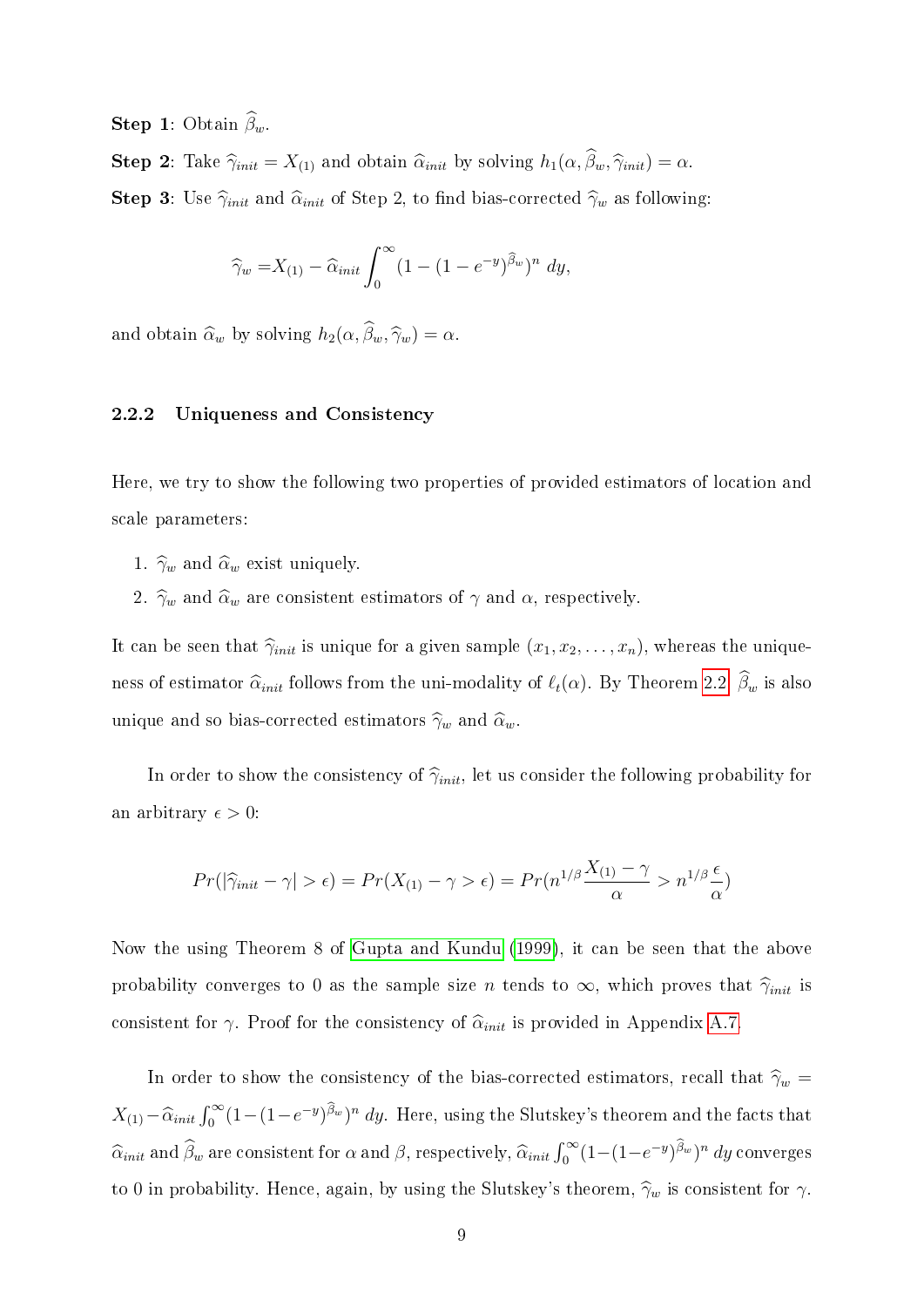Furthermore, one can show that  $\widehat{\alpha}_w$  is also consistent for  $\alpha$  along the same line as we used for the consistency of  $\hat{\alpha}_{init}$ . It is obvious that the estimators will preserve the uniqueness property after bias-correction as well.

### <span id="page-9-0"></span>3 Evaluations of the Proposed Method

We perform a Monte-Carlo simulation study which evaluates the performance of the proposed estimator. The proposed estimation method is LSPF method. We compare the performance of LSPF method with three other modied maximum likelihood estimation (MMLE) methods as these methods provide estimators which exist for entire parameter space. We also compare LSPF method with MLE method when shape parameter is greater than 1. The comparisons are based on the biases and RMSE of the estimators. These three modified maximum likelihood estimators are termed as MMLE I, MMLE II and MMLE III, respectively. The estimation procedures for these methods are as follows:

MMLE I: This is the most convenient method of estimation. Recently, [Pasari and](#page-21-5) [Dikshit](#page-21-5) [\(2014\)](#page-21-5) and [Raqab et al.](#page-21-6) [\(2008\)](#page-21-6) have also used the similar method in their work. This method is simply performed by estimating the location parameter  $\gamma$  by  $\hat{\gamma} = X_{(1)}$  and then, with a known  $\hat{\gamma}$ , the other parameters  $\alpha$  and  $\beta$  are estimated by maximizing the likelihood function of  $(\alpha, \beta)$  based on the  $(n - 1)$  data points  $(x_2 - \widehat{\gamma}, x_3 - \widehat{\gamma}, \ldots, x_n - \widehat{\gamma})$ . Here, the estimation approach gets rid of the problem of unbounded likelihood function because of the shift of the data points by  $\hat{\gamma}$ . Therefore, we maximize the log-likelihood function of  $(\alpha, \beta)$ , which is given by

<span id="page-9-1"></span>
$$
\log(\ell_1(\alpha,\beta)) = (n-1)\left(\log(\beta) - \log(\alpha)\right) - \sum_{i=2}^n \frac{x_i - x_{(1)}}{\alpha} + (\beta - 1)\sum_{i=2}^n \log\left(1 - e^{-\frac{x_i - x_{(1)}}{\alpha}}\right), \alpha > 0, \beta > 0.
$$
 (10)

By using the notation from Subsection [2.2,](#page-6-0)  $t_i = x_i - \hat{\gamma}$ , for computing the estimators of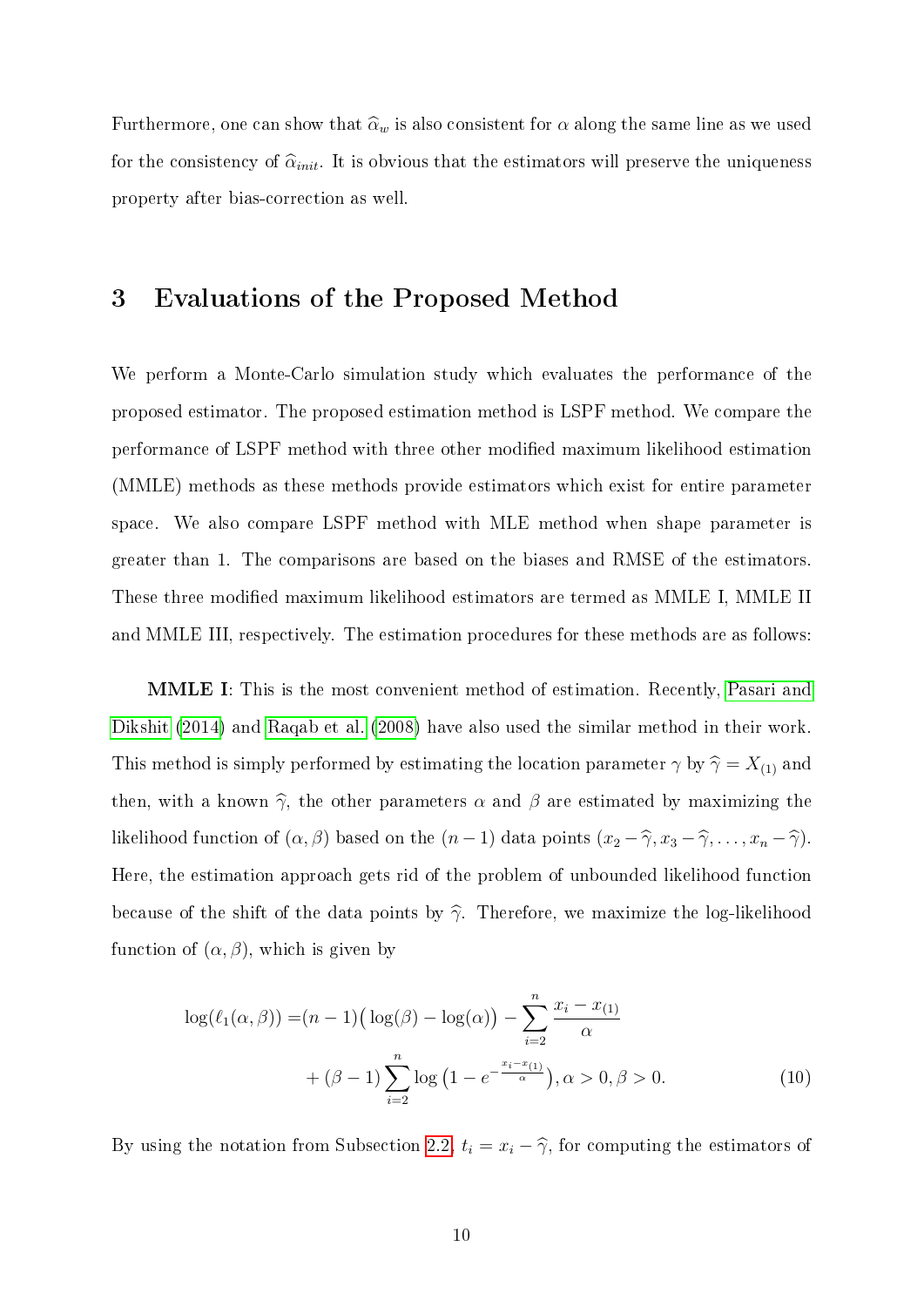$\beta$  and  $\alpha$ , we solve the following two equations simultaneously:

$$
\frac{\partial}{\partial \beta} \log(\ell_1(\alpha, \beta)) = \frac{(n-1)}{\beta} + \sum_{i=2}^n \log(1 - e^{-\frac{t_i}{\alpha}}) = 0,
$$
  

$$
\frac{\partial}{\partial \alpha} \log(\ell_1(\alpha, \beta)) = -\frac{n-1}{\alpha} + \frac{\sum_{i=2}^n t_i}{\alpha^2} - \frac{\beta - 1}{\alpha^2} \sum_{i=2}^n \frac{t_i e^{-\frac{t_i}{\alpha}}}{(1 - e^{-\frac{t_i}{\alpha}})} = 0.
$$

After simplification, the first equation gives  $\beta = -\frac{n-1}{\beta}$  $\frac{n-1}{\sum_{i=2}^n \log(1-e^{-\frac{t_i}{\alpha}})}$ , say,  $\beta(\alpha)$ . Replacing this expression in place of  $\beta$  in equation [\(10\)](#page-9-1), log-likelihood becomes function of parameter  $\alpha$ , say  $\log(\ell_1^*(\alpha))$ , and hence can be maximized with respect to  $\alpha$  in order to get the estimator of  $\alpha$ , say,  $\widehat{\alpha}$ . Basically, this method has been reduced to one dimensional optimization problem. Hence, the estimators of  $(\alpha, \beta, \gamma)$  using MMLE I are  $(\widehat{\alpha}, \widehat{\beta}(\widehat{\alpha}), \widehat{\gamma})$ .

MMLE II: This method is proposed by Clifford Cohen and Jones Whitten [\(1982\)](#page-19-1), [Cohen and Whitten](#page-19-0) [\(1980\)](#page-19-0) and [Cohen and Whitten](#page-20-3) [\(1982\)](#page-20-3). It is performed by simply replacing log-likelihood equation with respect to the location parameter, *i.e.*,  $\frac{\partial}{\partial \gamma} \log(\ell) = 0$ with an alternative functional relationship  $E(F(X_{(r)})) = F(x_{(r)})$ , where r can take values  $1, 2, ..., n$  and  $E(F(X_{(r)})) = \frac{r}{n+1}$ . Here we take  $r = 1$  throughout the paper. For computing the estimators using MMLE II, we solve the following three equations simultaneously:

<span id="page-10-0"></span>
$$
\frac{r}{n+1} = \left(1 - e^{-\frac{x_{(r)} - \gamma}{\alpha}}\right)^{\beta},\tag{11}
$$

$$
\frac{\partial}{\partial \beta} \log(\ell(\alpha, \beta, \gamma)) = \frac{n}{\beta} + \sum_{i=1}^{n} \log(1 - e^{-\frac{x_i - \gamma}{\alpha}}) = 0,
$$
\n(12)

$$
\frac{\partial}{\partial \alpha} \log(\ell(\alpha, \beta, \gamma)) = -\frac{n}{\alpha} + \frac{\sum_{i=1}^{n} (x_i - \gamma)}{\alpha^2} - \frac{\beta - 1}{\alpha^2} \sum_{i=1}^{n} \frac{(x_i - \gamma)e^{-\frac{x_i - \gamma}{\alpha}}}{(1 - e^{-\frac{x_i - \gamma}{\alpha}})} = 0.
$$
 (13)

The equation [\(11\)](#page-10-0) gives  $\gamma = x_{(r)} + \alpha \log \left(1 - \left(\frac{r}{n+1}\right)^{1/\beta}\right)$ , say,  $\hat{\gamma}(\alpha, \beta)$ . Now, replacing  $\gamma$ with  $\hat{\gamma}(\alpha, \beta)$  in the remaining two equations and solving them simultaneously for  $\alpha$  and β, gives the estimators  $\widehat{\alpha}$  and  $\widehat{\beta}$  and hence  $\widehat{\gamma}(\widehat{\alpha}, \widehat{\beta})$  can be obtained. Alternatively, an iterative procedure may be followed where we begin with a moment estimate  $\hat{\gamma}(\alpha, \beta)$  of  $\gamma$  for some  $(\alpha, \beta)$ . Then,  $\widehat{\alpha}$  and  $\widehat{\beta}$  can be obtained by maximizing log( $\ell(\alpha, \beta, \widehat{\gamma}(\alpha, \beta))$ ,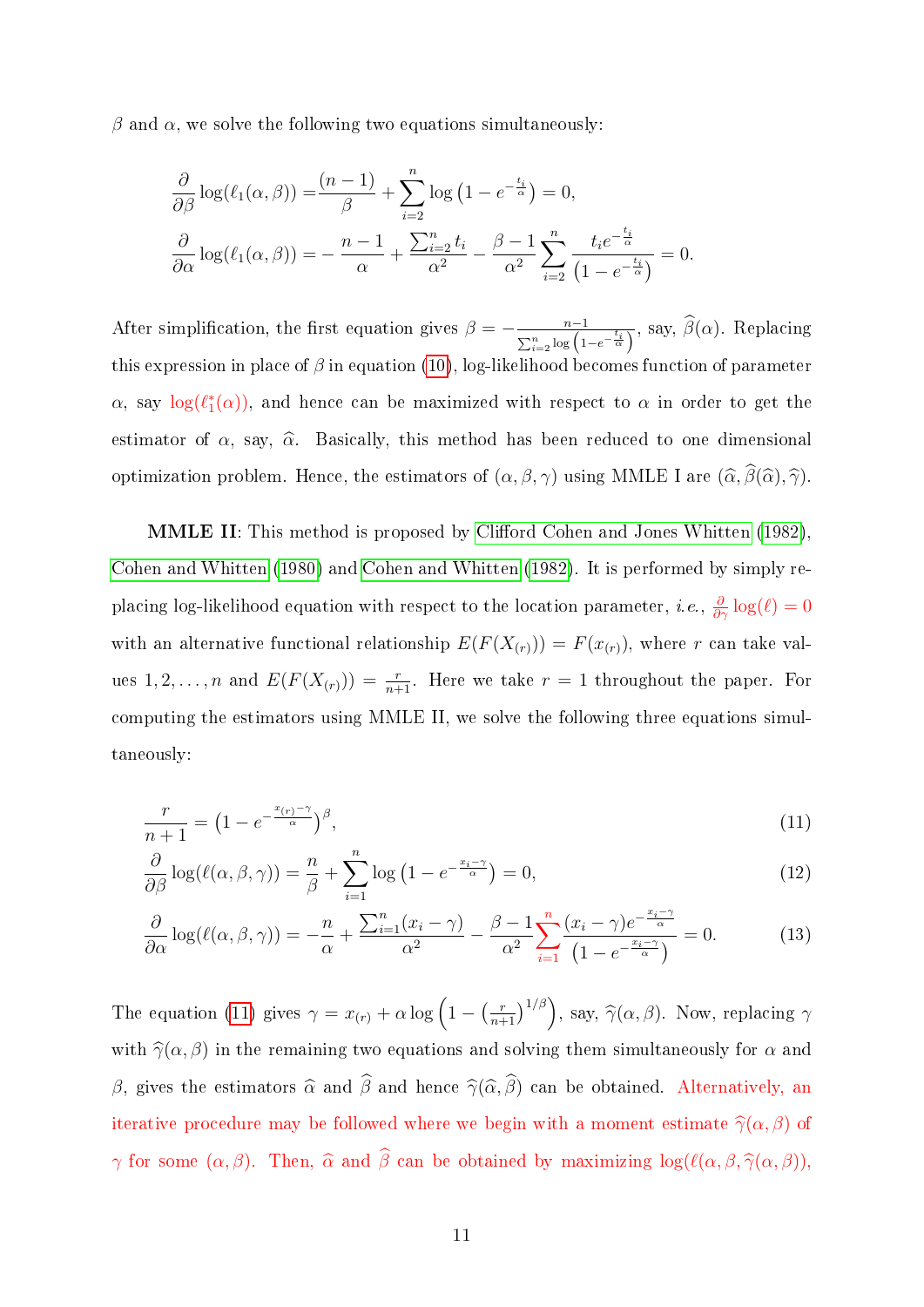<span id="page-11-0"></span>Table 1: Biases and RMSEs of the estimators while varying sample size  $n$  based on 10000 simulations.

| $\beta_U$<br>β |          | $\boldsymbol{n}$ | Method                                                                                   | Shape                                                                           |                                         | Scale                                         |                                               | Location                                   |                                         | $\boldsymbol{p}$                     |                                      |
|----------------|----------|------------------|------------------------------------------------------------------------------------------|---------------------------------------------------------------------------------|-----------------------------------------|-----------------------------------------------|-----------------------------------------------|--------------------------------------------|-----------------------------------------|--------------------------------------|--------------------------------------|
|                |          |                  |                                                                                          | <b>Bias</b>                                                                     | RMSE                                    | <b>Bias</b>                                   | RMSE                                          | <b>Bias</b>                                | RMSE                                    |                                      |                                      |
| 0.50           |          |                  | 20                                                                                       | ${\rm LSPF}$<br>$\operatorname{MMLE}$ I<br>MMLE II<br>$\operatorname{MMLE}$ III | 0.1468<br>0.1526<br>$-0.2941$<br>0.0709 | 0.2450<br>0.2572<br>0.3755<br>0.2128          | $-0.1220$<br>$-0.0882$<br>1.2851<br>$-0.0368$ | 0.3310<br>0.3494<br>1.6972<br>0.3601       | $-0.0078$<br>0.0044<br>0.0028<br>0.0005 | 0.0154<br>0.0103<br>0.0109<br>0.0103 | 0.0036<br>0.0008<br>0.0018<br>0.0039 |
|                | $2.00\,$ | 50               | LSPF<br>$\operatorname{MMLE}$ I<br>$MMLE$ $II$<br>MMLE III                               | 0.0885<br>0.0641<br>$-0.0794$<br>0.0217                                         | 0.1265<br>0.1181<br>0.1262<br>0.0977    | $-0.0968$<br>$-0.0535$<br>0.1353<br>$-0.0134$ | 0.2204<br>0.2249<br>0.3299<br>0.2294          | $-0.0016$<br>0.0007<br>0.0005<br>0.0003    | 0.0025<br>0.0018<br>0.0016<br>0.0017    | 0.0000<br>0.0000<br>0.0000<br>0.0000 |                                      |
|                |          | 100              | <b>LSPF</b><br>MMLE I<br>$\text{MMLE}$ II<br>$\operatorname{MMLE}$ III                   | 0.0701<br>0.0354<br>$-0.0456$<br>0.0086                                         | 0.0904<br>0.0740<br>0.0776<br>0.0631    | $-0.0843$<br>$-0.0306$<br>0.0673<br>$-0.0054$ | 0.1631<br>0.1605<br>0.1933<br>0.1623          | $-0.0009$<br>0.0002<br>0.0001<br>0.0001    | 0.001<br>0.0005<br>0.0004<br>0.0004     | 0.0000<br>0.0000<br>0.0000<br>0.0000 |                                      |
| 0.75           |          | $20\,$           | $\operatorname{LSPF}$<br>MMLE I<br>$\text{MMLE}$ II<br>$\text{MMLE}$ III                 | 0.1916<br>0.1850<br>$-0.2135$<br>0.1202                                         | 0.4600<br>0.3754<br>0.5073<br>0.4467    | $-0.0576$<br>$-0.0633$<br>0.8193<br>$-0.0113$ | 0.3076<br>0.3099<br>1.5493<br>0.3354          | $-0.0174$<br>0.0211<br>0.0063<br>0.0010    | 0.0445<br>0.0343<br>0.0438<br>0.0413    | 0.0094<br>0.0001<br>0.0099<br>0.0099 |                                      |
|                | $\bf 5$  | 50               | ${\rm LSPF}$<br>$\operatorname{MMLE}$ I<br>$\operatorname{MMLE}$ II<br>$\text{MMLE}$ III | 0.0857<br>0.0796<br>$-0.0700$<br>0.0253                                         | 0.1898<br>0.1735<br>0.1879<br>0.1703    | $-0.0446$<br>$-0.0344$<br>0.0760<br>$-0.0021$ | 0.1958<br>0.1995<br>0.2508<br>0.2080          | $-0.0042$<br>0.0063<br>0.0018<br>0.0022    | 0.0113<br>0.0106<br>0.0106<br>0.0096    | 0.0000<br>0.0000<br>0.0001<br>0.0000 |                                      |
|                |          | 100              | <b>LSPF</b><br>$\texttt{MMLE}{}$ I<br>MMLE II<br>$\operatorname{MMLE}$ III               | 0.0586<br>0.0395<br>$-0.0435$<br>0.0076                                         | 0.1169<br>0.1092<br>0.1130<br>0.1033    | $-0.0384$<br>$-0.0169$<br>0.0429<br>0.0032    | 0.1392<br>0.1406<br>0.1599<br>0.1453          | $-0.0015$<br>0.0025<br>0.0007<br>0.0011    | 0.0041<br>0.0043<br>0.0037<br>0.0036    | 0.0000<br>0.0000<br>0.0000<br>0.0000 |                                      |
| 1.00           |          | 20               | LSPF<br>MMLE I<br>$\operatorname{MMLE}$ II<br>$\text{MMLE}$ III                          | 0.2975<br>0.1753<br>$-0.1207$<br>0.2259                                         | 0.8620<br>0.4672<br>0.8193<br>0.8532    | $-0.0264$<br>$-0.0387$<br>0.4744<br>$-0.0030$ | 0.2980<br>0.2965<br>1.1903<br>0.3225          | $-0.0246$<br>0.0501<br>0.0050<br>$-0.0031$ | 0.0853<br>0.0703<br>0.1018<br>0.0911    | 0.0252<br>0.0001<br>0.0276<br>0.0280 |                                      |
|                | $\,8\,$  | 50               | LSPF<br>$\operatorname{MMLE}$ I<br>$\operatorname{MMLE}$ II<br>MMLE III                  | 0.1001<br>0.0561<br>$-0.0491$<br>0.0398                                         | 0.3174<br>0.2196<br>0.3215<br>0.3037    | $-0.0241$<br>$-0.0117$<br>0.0541<br>0.0059    | 0.1849<br>0.1852<br>0.2260<br>0.2020          | $-0.0072$<br>0.0202<br>0.0005<br>0.0047    | 0.0288<br>0.0283<br>0.0310<br>0.0281    | 0.0002<br>0.0000<br>0.0000<br>0.0001 |                                      |
|                |          |                  | 100                                                                                      | <b>LSPF</b><br>$\operatorname{MMLE}$ I<br>$\text{MMLE}$ II<br>MMLE III          | 0.0534<br>0.0285<br>$-0.0382$<br>0.0104 | 0.1649<br>0.1441<br>0.1671<br>0.1616          | $-0.0192$<br>$-0.0079$<br>0.0295<br>0.0060    | 0.1276<br>0.1323<br>0.1472<br>0.1381       | $-0.0023$<br>0.0100<br>0.0008<br>0.0033 | 0.013<br>0.0141<br>0.0124<br>0.0118  | 0.0000<br>0.0000<br>0.0000<br>0.0000 |

say  $log(\ell^*(\alpha, \beta))$ , with respect to  $(\alpha, \beta)$  which a two-dimensional optimization. Then a moment estimate  $\widehat{\gamma}(\widehat{\alpha}, \beta)$  is obtained with  $(\widehat{\alpha}, \beta)$ . Therefore, taking some initial values of  $(\alpha, \beta)$ , this iteration  $\hat{\gamma}(\alpha, \beta) \to (\hat{\alpha}, \beta) \to \hat{\gamma}(\hat{\alpha}, \beta) \to \dots$  is continued until it converges. Such iteration was demonstrated by [Wang](#page-21-7) [\(2005\)](#page-21-7)

MMLE III: This method is proposed by [Hall and Wang](#page-20-5) [\(2005\)](#page-20-5). In order to under-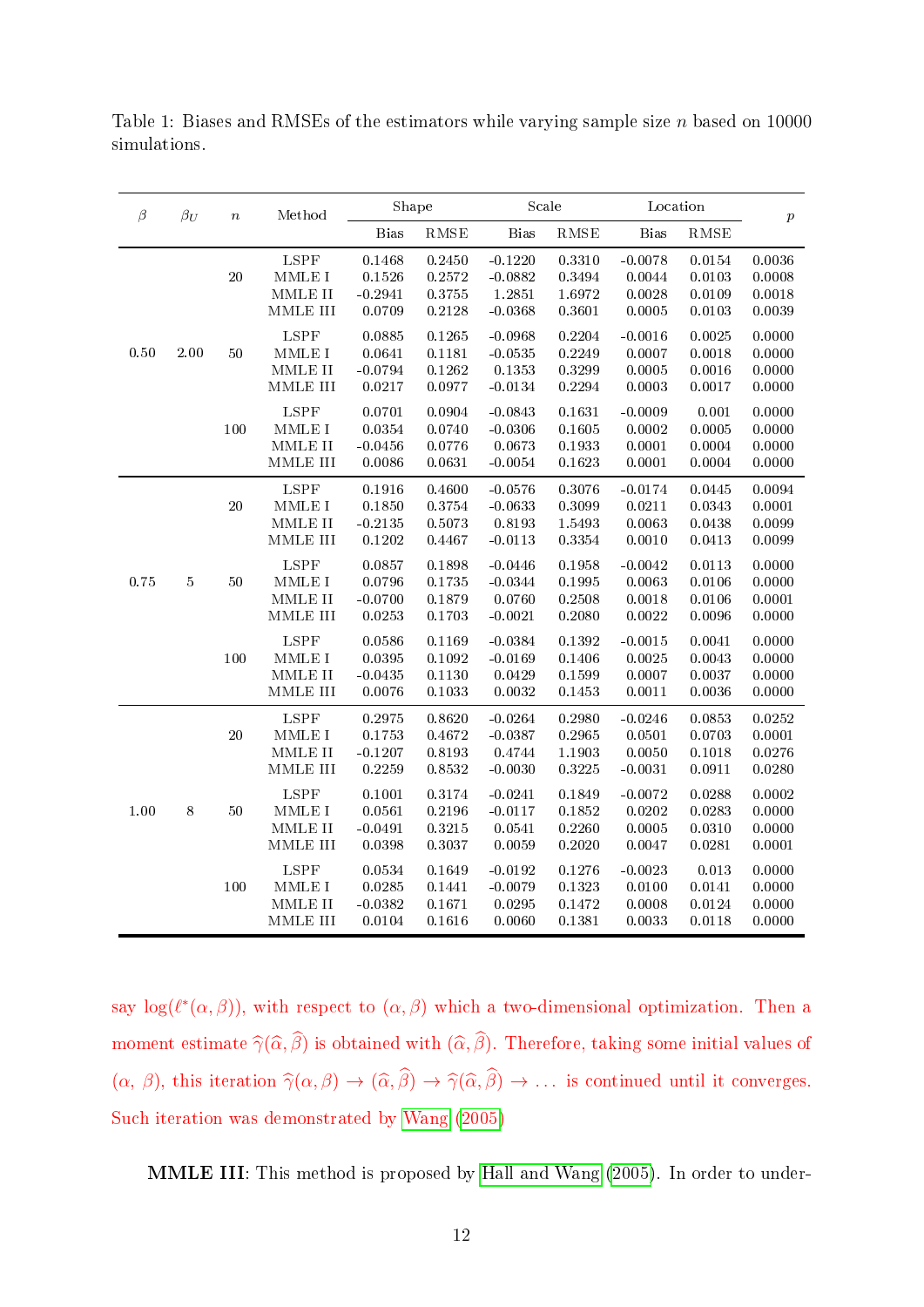<span id="page-12-0"></span>Table 2: Biases and RMSEs of the estimators while varying sample size  $n$  based on 10000 simulations.

|               | $\beta$<br>$\beta_U$<br>$\, n$ |                          | Method                    | Shape       |        | Scale       |           | Location    |             | $\boldsymbol{p}$ |
|---------------|--------------------------------|--------------------------|---------------------------|-------------|--------|-------------|-----------|-------------|-------------|------------------|
|               |                                |                          |                           | <b>Bias</b> | RMSE   | <b>Bias</b> | RMSE      | <b>Bias</b> | <b>RMSE</b> |                  |
|               |                                |                          | <b>LSPF</b>               | 0.4277      | 1.5597 | 0.0111      | 0.2937    | $-0.014$    | 0.1566      | 0.0756           |
|               |                                | 20                       | <b>MLE</b>                | $-0.4644$   | 0.7732 | 0.2503      | 0.4257    | 0.1141      | 0.1571      | 0.0700           |
|               |                                |                          | $\texttt{MMLE}{}$ I       | 0.0245      | 0.6465 | 0.0068      | 0.2868    | 0.1321      | 0.1627      | 0.0001           |
|               |                                |                          | MMLE II                   | $-0.0311$   | 1.4164 | 0.2667      | 0.7935    | 0.0077      | 0.2087      | 0.0806           |
|               |                                |                          | MMLE III                  | 0.3272      | 1.4925 | 0.0396      | 0.3148    | 0.0060      | 0.1893      | 0.1010           |
|               |                                |                          | <b>LSPF</b>               | 0.1952      | 0.8489 | $-0.0014$   | 0.1851    | $-0.0116$   | 0.0816      | 0.0036           |
| 1.5           | 12                             | 50                       | MLE                       | $-0.1575$   | 0.5464 | 0.0836      | 0.2255    | $0.046\,$   | 0.082       | 0.0066           |
|               |                                |                          | MMLE I                    | $-0.0698$   | 0.3390 | 0.0203      | 0.1818    | 0.0692      | 0.0844      | 0.0000           |
|               |                                |                          | $\operatorname{MMLE}$ II  | 0.0796      | 0.8968 | 0.0459      | 0.2149    | $-0.0158$   | 0.1103      | 0.0061           |
|               |                                |                          | MMLE III                  | 0.1359      | 0.8503 | 0.0107      | 0.1940    | 0.0045      | 0.0949      | 0.0047           |
|               |                                |                          | <b>LSPF</b>               | 0.0630      | 0.3743 | 0.0004      | 0.1274    | $-0.0041$   | 0.0434      | 0.0000           |
|               |                                | 100                      | <b>MLE</b>                | $-0.1108$   | 0.3225 | 0.0464      | 0.1486    | 0.0274      | 0.0469      | 0.0010           |
|               |                                |                          | $\operatorname{MMLE}$ I   | $-0.0826$   | 0.2367 | 0.0226      | 0.1264    | 0.0429      | 0.0523      | 0.0000           |
|               |                                |                          | MMLE II                   | 0.0129      | 0.4032 | 0.0189      | 0.1381    | $-0.0070$   | 0.0512      | 0.0001           |
|               |                                |                          | MMLE III                  | 0.0196      | 0.3634 | 0.0086      | 0.1343    | 0.0081      | 0.0445      | 0.0000           |
|               |                                |                          | <b>LSPF</b>               | 0.5276      | 2.4641 | 0.0361      | 0.3009    | 0.0266      | 0.2175      | 0.1310           |
|               |                                | 20                       | MLE                       | $-0.4570$   | 1.8233 | 0.2683      | 0.4606    | 0.1577      | 0.2692      | 0.0748           |
|               |                                |                          | MMLE I                    | $-0.2141$   | 0.8696 | 0.0286      | 0.2840    | 0.2222      | 0.2564      | 0.0000           |
|               |                                |                          | MMLE II                   | 0.0862      | 2.4753 | 0.2432      | 0.6724    | 0.0186      | 0.3310      | 0.1477           |
| $20\,$<br>2.0 | $50\,$                         | MMLE III                 | 0.2357                    | 1.8799      | 0.0769 | 0.3164      | 0.0462    | 0.2685      | 0.1851      |                  |
|               |                                | <b>LSPF</b>              | 0.3895                    | 1.7103      | 0.0035 | 0.1884      | $-0.0086$ | 0.1380      | 0.0198      |                  |
|               |                                | MLE                      | $-0.1315$                 | 1.1409      | 0.0810 | 0.2287      | 0.0648    | 0.1552      | 0.0168      |                  |
|               |                                |                          | MMLE I                    | $-0.3036$   | 0.5344 | 0.0445      | 0.1814    | 0.1353      | 0.1551      | 0.0000           |
|               |                                | $\operatorname{MMLE}$ II | 0.3645                    | 1.9027      | 0.0426 | 0.2031      | $-0.0456$ | 0.2174      | 0.0268      |                  |
|               |                                |                          | MMLE III                  | 0.3126      | 1.6384 | 0.0172      | 0.1930    | 0.0018      | 0.1778      | 0.0238           |
|               |                                |                          | <b>LSPF</b>               | 0.1358      | 0.8422 | 0.0040      | 0.1302    | $-0.0029$   | 0.0867      | 0.0010           |
|               |                                | 100                      | MLE                       | $-0.1168$   | 0.5871 | 0.0386      | 0.1445    | 0.0405      | 0.0917      | 0.0050           |
|               |                                | MMLE I                   | $-0.2785$                 | 0.4159      | 0.0424 | 0.1299      | 0.0934    | 0.1065      | 0.0000      |                  |
|               |                                |                          | $\operatorname{MMLE}$ II  | 0.1922      | 1.0170 | 0.0126      | 0.1365    | $-0.0317$   | 0.1252      | 0.0007           |
|               |                                |                          | MMLE III                  | 0.1020      | 0.8177 | 0.0078      | 0.1319    | 0.0066      | 0.1012      | 0.0009           |
|               |                                |                          | LSPF                      | 0.4588      | 3.8851 | 0.0617      | 0.3138    | 0.1546      | 0.3366      | 0.2088           |
|               |                                | $20\,$                   | MLE                       | $-0.7827$   | 3.2839 | 0.3096      | 0.5051    | 0.2866      | 0.4529      | 0.1408           |
|               |                                |                          | MMLE I                    | $-0.8651$   | 1.4790 | 0.0592      | 0.2888    | 0.4077      | 0.4457      | 0.0000           |
|               |                                | MMLE II                  | $-0.2881$                 | 3.5134      | 0.2608 | 0.6219      | 0.1226    | 0.4705      | 0.2537      |                  |
|               |                                | MMLE III                 | $-0.3581$                 | 2.3205      | 0.1287 | 0.3328      | 0.1860    | 0.4048      | 0.3161      |                  |
|               |                                | 50                       | ${\rm LSPF}$              | 0.8014      | 3.6369 | 0.0064      | 0.2014    | 0.0416      | 0.2287      | 0.0744           |
| $3.0\,$       | $30\,$                         |                          | $\operatorname{MLE}$      | $-0.0205$   | 2.7964 | 0.0873      | 0.2295    | 0.1066      | 0.3061      | 0.0554           |
|               |                                |                          | MMLE I                    | $-0.9325$   | 1.1292 | 0.0772      | 0.1925    | 0.2830      | 0.3062      | 0.0000           |
|               |                                | 100                      | MMLE II                   | 0.9456      | 4.0872 | 0.0580      | 0.1946    | $-0.0732$   | 0.3983      | 0.1163           |
|               |                                |                          | MMLE III                  | 0.5161      | 3.0517 | 0.0382      | 0.1866    | 0.0225      | 0.3155      | 0.1033           |
|               |                                |                          | LSPF                      | 0.5027      | 2.4756 | $-0.0048$   | 0.1428    | 0.0150      | 0.1708      | 0.0174           |
|               |                                |                          | MLE                       | 0.0504      | 1.8775 | 0.0350      | 0.1393    | 0.0475      | 0.2143      | 0.0156           |
|               |                                |                          | $\operatorname{MMLE}$ I   | $-0.8631$   | 0.9838 | 0.0734      | 0.1438    | 0.2171      | 0.2340      | 0.0000           |
|               |                                |                          | MMLE II                   | 0.9534      | 3.2747 | 0.0131      | 0.1290    | $-0.0960$   | 0.3112      | 0.0314           |
|               |                                |                          | $\operatorname{MMLE}$ III | 0.5147      | 2.4750 | 0.0082      | 0.1266    | $-0.0131$   | 0.2404      | 0.0191           |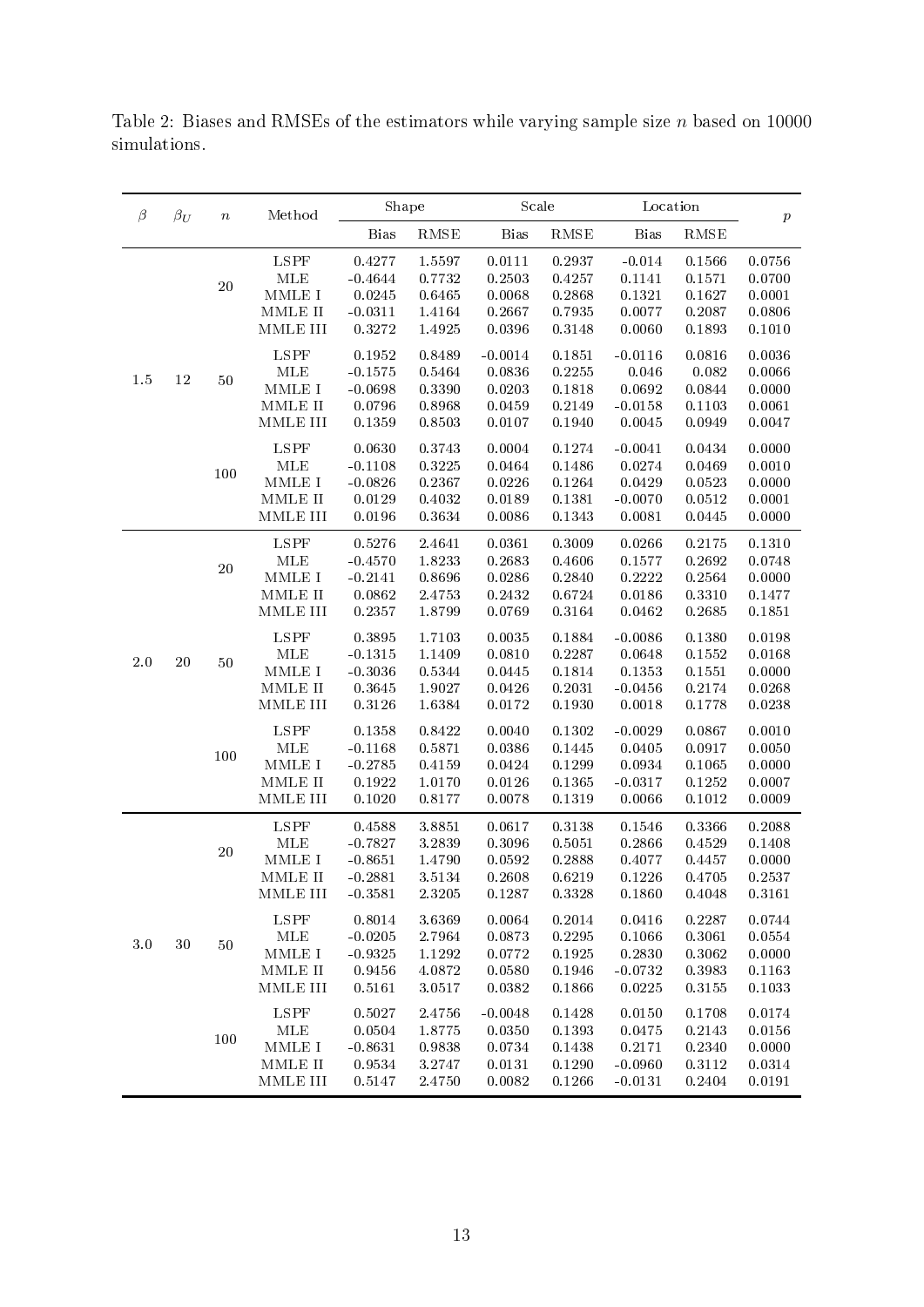stand this method, suppose the PDF has the following form

<span id="page-13-0"></span>
$$
h_1(x|\mu, \eta) = (x - \mu)^{\delta - 1} h_2(x|\mu, \eta), \ x > \mu, \delta > 0,
$$
\n(14)

where  $\eta$  is vector of parameters other than  $\mu$  and the corresponding likelihood function is given by

$$
l_2(\mu, \eta) = \prod_{i=1}^n (x_i - \mu)^{\delta - 1} \prod_{i=1}^n h_2(x_i | \mu, \eta), \ x_{(1)} > \mu, \delta > 0.
$$
 (15)

According to [Hall and Wang](#page-20-5) [\(2005\)](#page-20-5), define a new function denoted by  $l_3$  as follows

$$
l_3(\mu, \eta) = \frac{x_{(1)} - \mu}{x_{(2)} - \mu} l_2(\mu, \eta)
$$
  
= 
$$
\frac{x_{(1)} - \mu}{x_{(2)} - \mu} \prod_{i=1}^n (x_i - \mu)^{\delta - 1} \prod_{i=1}^n h_2(x_i | \mu, \eta),
$$
 (16)

then, maximize  $l_3(\mu, \eta)$  with respect to the parameters instead of maximizing  $l_2(\mu, \eta)$  in order to get the maximum likelihood estimators. For a fixed  $\mu$ , maximize  $l_3(\mu, \eta)$  with respect to  $\eta$  and get  $\hat{\eta}(\mu)$ , Now maximize  $l_3(\mu, \hat{\eta}(\mu))$  with respect to  $\mu$  to get  $\hat{\mu}$ , then obtain  $\hat{\eta}(\hat{\mu})$ . In our case,  $\mu = \gamma$ ,  $\delta = \beta$  and  $\eta = (\alpha, \beta)$ . The PDF of GE distribution in [\(2\)](#page-1-1) can be written in the form of [\(14\)](#page-13-0) by expanding  $(1 - e^{-\frac{x_i - \gamma}{\alpha}})$  in terms of a polynomial. Hence, the above methodology is applicable for the estimation of the parameters. Therefore,  $log(\ell_3)$  after some adjustment for the convenient purpose, in our case, is as follows:

<span id="page-13-1"></span>
$$
\log(\ell_3(\alpha, \beta, \gamma)) = n\left(\log(\beta) - \log(\alpha)\right) - \sum_{i=1}^n \frac{x_{(i)} - \gamma}{\alpha} + (\beta - 1) \sum_{i=2}^n \log\left(1 - e^{-\frac{x_{(i)} - \gamma}{\alpha}}\right) - \log(x_{(2)} - \gamma) + \log\left((x_{(1)} - \gamma)\left(1 - e^{-\frac{x_{(1)} - \gamma}{\alpha}}\right)^{\beta - 1}\right)
$$
(17)

Now, we maximize the  $\log(\ell_3(\alpha, \beta, \gamma))$  in [\(17\)](#page-13-1) with respect to the parameters  $\alpha, \beta$  and γ. Since the equation  $\frac{\partial \log(\ell_3(\alpha,\beta,\gamma))}{\partial \beta} = 0$ , after simplification, gives  $\beta = -\frac{n}{\sum_{n=1}^n \log(1+\beta)}$  $\frac{n}{\sum_{i=1}^n \log\left(1-e^{-\frac{x_i-\gamma}{\alpha}}\right)},$ say,  $\hat{\beta}(\alpha, \gamma)$ . Now we find  $(\widehat{\alpha}, \widehat{\gamma})$  which maximizes the  $\log(\ell_3(\alpha, \widehat{\beta}(\alpha, \gamma), \gamma))$ , say  $\log(\ell_3^*(\alpha, \gamma))$ , with respect to  $(\alpha, \gamma)$  and hence,  $\widehat{\beta}(\widehat{\alpha}, \widehat{\gamma})$  can be obtained. Further, a similar kind of itera-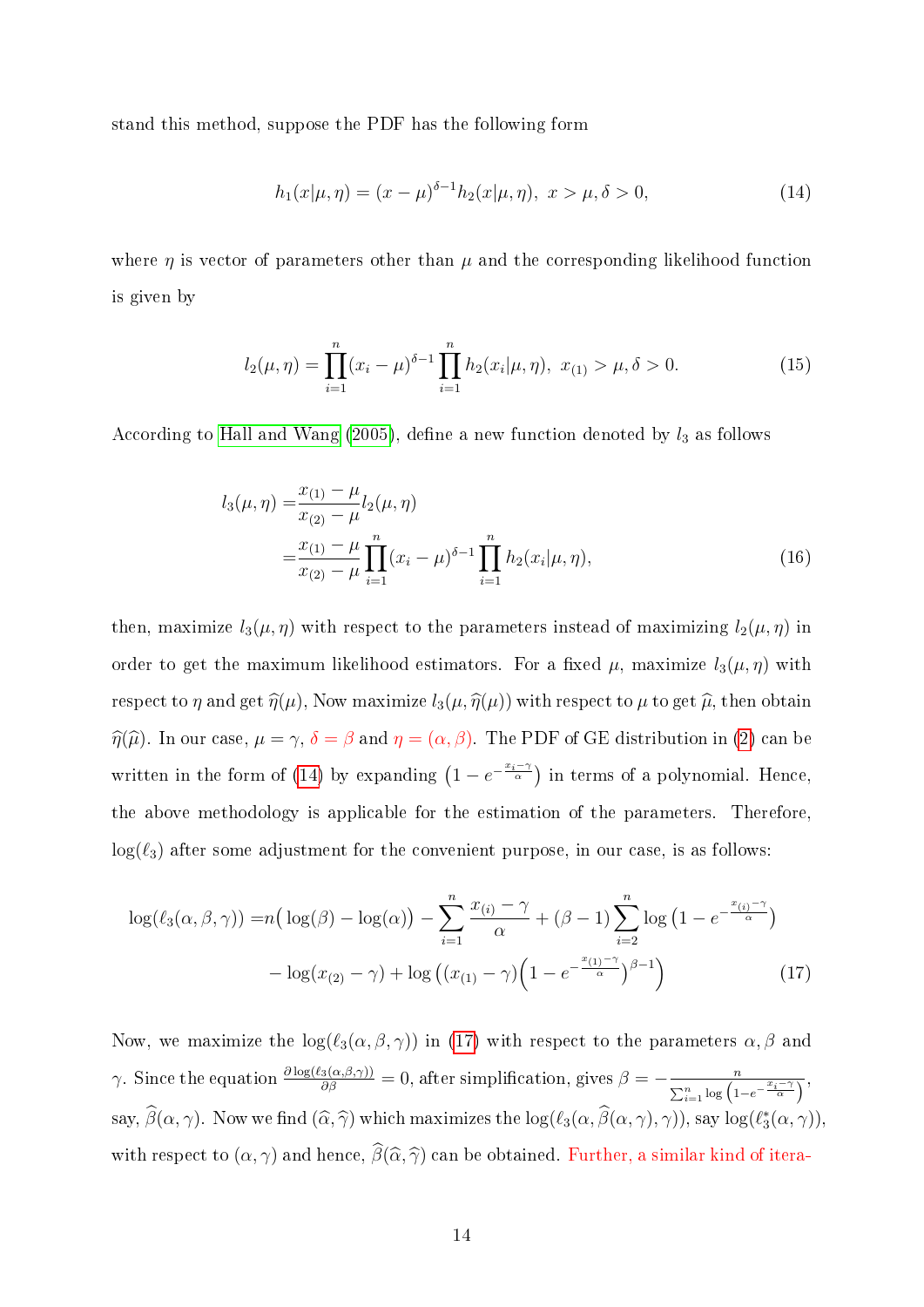tive procedure earlier suggested for MMLE II can be followed, where we begin with an estimate of  $\beta$  using some  $(\alpha, \gamma)$ . Therefore, the iteration  $\widehat{\beta}(\alpha, \gamma) \to (\widehat{\alpha}, \widehat{\gamma}) \to \widehat{\beta}(\widehat{\alpha}, \widehat{\gamma}) \to \ldots$ with some  $(\alpha, \gamma)$  is continued until it converges.

We obtain all the results by performing Monte-Carlo simulation for the values of shape parameter  $\beta$  as 0.50, 0.75, 1.00, 1.5, 2, 3 and the sample size n are taken to be 20, 50 and 100. We consider scale parameter  $\alpha$  equal to 1 and location parameter  $\gamma$  to be 0. All the simulation results are presented in tables [1-](#page-11-0)[2.](#page-12-0) These results are based on the 10000 simulations. We provide bias and RMSE for the estimators of location, scale and shape parameters.

While performing the simulation some proportion of generated data sets has been rejected which is reported in the last column of the tables. These data sets are rejected because they provide very bad estimate values of the parameters. For example,  $10^7$  as an estimate of the shape parameter, hence, it is needed to be rejected while performing the simulation study. In order to do so, we choose an upper bound for the estimates of shape parameter, say  $\beta_U$ , which can be determined looking into the histogram of the estimates. If we take the proportion of rejected samples into consideration, we observe that MMLE I and LSPF method perform better than any other method as the proportion of rejected samples is small under the application of these methods.

Now, we try to summarize the results of the performed simulation study. These are the following observations based on the reported simulation results:

- As the shape parameter  $\beta$  takes small values or the sample size increases, the performance of every method for estimating all the parameters improve.
- MMLE I underestimates the scale parameter when  $\beta \leq 1$  and overestimates the scale parameter when  $\beta > 1$ .
- For  $\beta \approx 0.5$ :
	- MMLE III performs better than any other method in terms of RMSE and bias.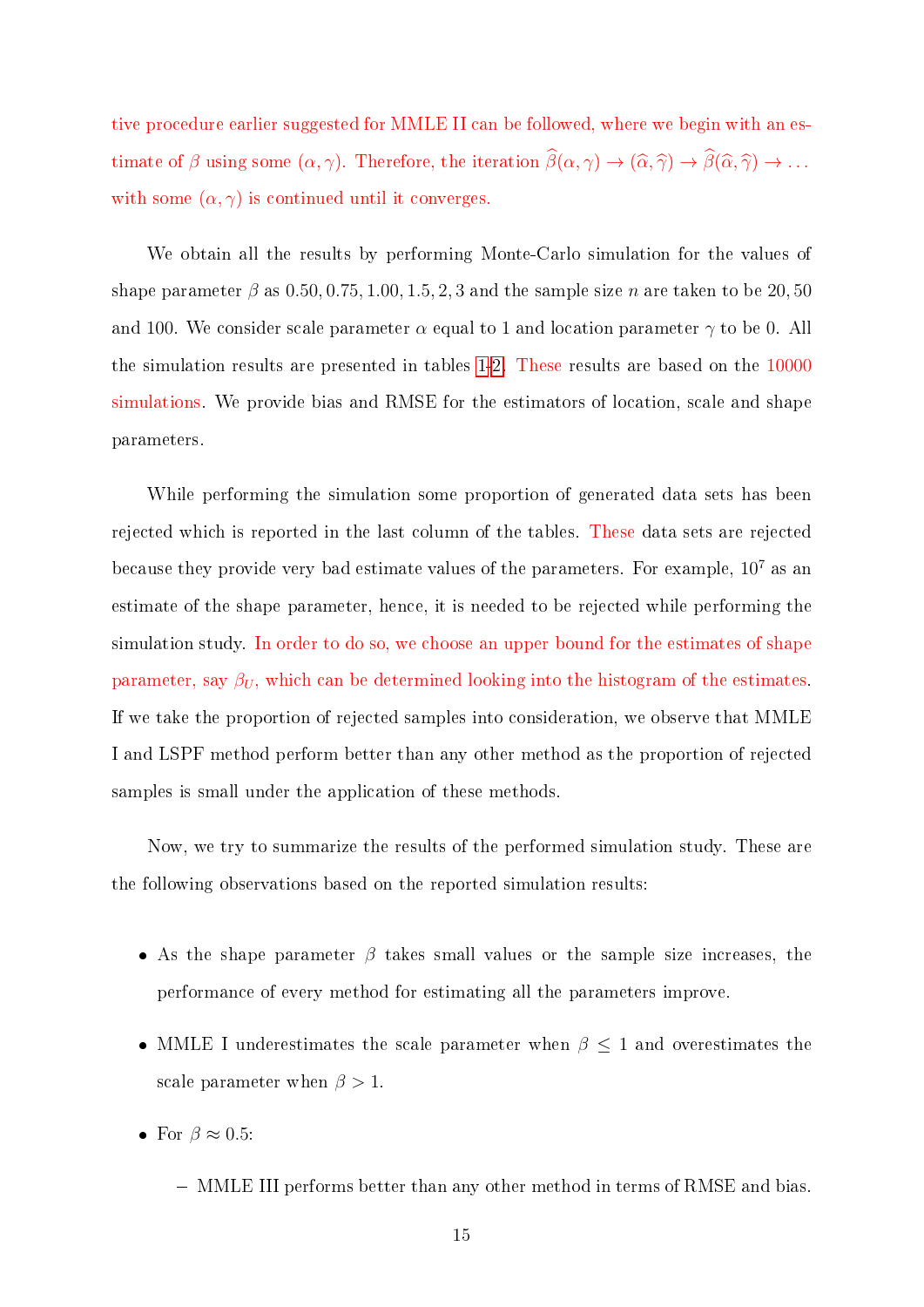- $−$  When  $n \approx 20$ , LSPF gives second best performance after MMLE III for estimating shape and scale parameter, while estimating location, it does not perform that good as compared to other methods for any sample size.
- For  $0.5 < \beta \leq 1$ :
	- When  $n \approx 20$ , MMLE I performs very good in terms of RMSE while MMLE III and LSPF are the next choices after MMLE I.
	- When  $n \geq 50$ , MMLE III is advisable to use, but other methods also perform equally good.
- For  $1 < \beta \leq 2$ :
	- $-$  For the estimation of shape parameter, it is advisable to use MMLE I (first preference) and MLE (second preference).
	- For estimation of location parameter, LSPF performs better than any other method both in terms of RMSE and bias when  $\beta \approx 2$ .
	- $F -$  For  $\beta \approx 1.5$ , if the small RMSE is the main concern to keep in mind, MMLE I is the only one which estimates all the three-parameters with minimum RMSE when  $n \leq 50$ .
- For  $\beta \approx 3$ :
	- $-$  For the estimation of shape parameter, it is strictly advisable to use MMLE I as a first preference and then either of MLE or MMLE III as a second preference if RMSE is main concern. MMLE I has very large bias, therefore MMLE III is preferred over MMLE I when  $n \approx 20$  and it is MLE which is preferred over MMLE I when  $n \geq 50$ .
	- For estimation of location parameter, LSPF performs very good irrespective of any sample size in terms of both RMSE and bias and when  $\beta \approx 3$ , MLE can be used as a second choice. Also, as  $\beta$  increases, MMLE III starts performing better than LSPF with smaller bias values of the estimates of the location parameter.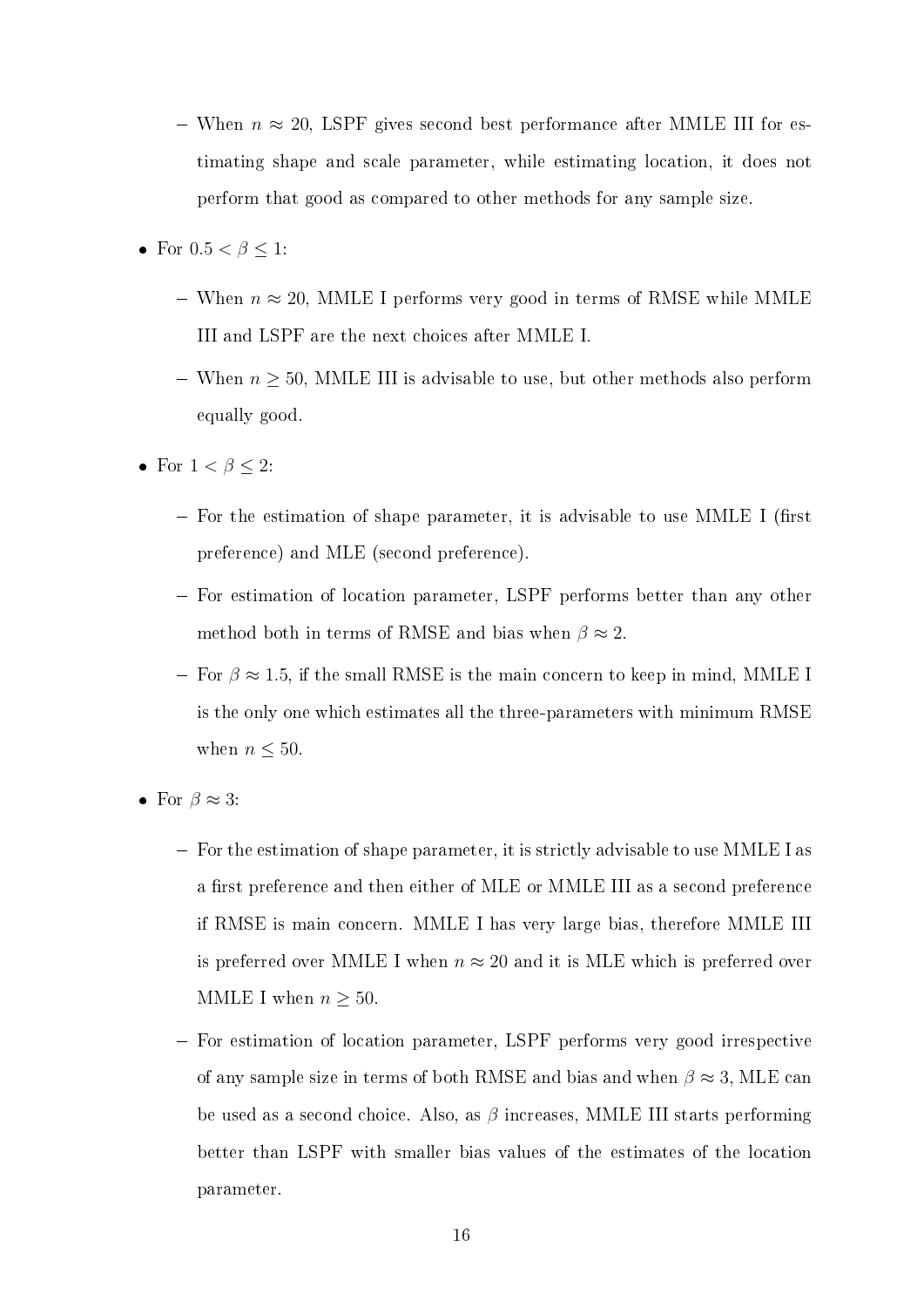MMLE I is the only method which estimates the parameters with approximately zero proportion of rejection irrespective of any value of  $\beta$  and any sample size. Therefore, we advise to use this method as a first preference based on the reported proportion of rejection. The second preference is LSPF for  $0.5 \le \beta < 3$  and MLE for comparatively large value of  $\beta$  ( $\beta \ge 3$ ). When  $\beta$  is very small ( $\beta \approx 0.5$ ), it has been observed that all the methods have very small  $(\approx 0)$  proportion of rejection for sample size  $n \geq 50$  and therefore any method can be recommended but when  $n \leq 20$ , we recommend to use LSPF.

### <span id="page-16-0"></span>4 Data Analysis

We consider a data set for the data analysis which represent the lifetimes in months of electrical parts, see [Bain and Engelhardt](#page-19-2) [\(1987\)](#page-19-2) (page 162). A simple data analysis by plotting the histogram of the data set indicates that the shape of the density is reverse `J' shaped.

### <span id="page-16-1"></span>4.1 Data Set

| Data Set:<br>$0.15, 2.37, 2.90, 7.39, 7.99, 12.05, 15.17, 17.56,$<br>22.40, 34.84, 35.39, 36.38, 39.52, 41.07, 46.50, 50.52,<br>52.54, 58.91, 58.93, 66.71, 71.48, 71.84, 77.66, 79.31,<br>80.90, 90.87, 91.22, 96.35, 108.92, 112.26, 122.71, 126.87,<br>127.05, 137.96, 167.59, 183.53, 282.49, 335.33, 341.19, 409.97 |                                      |                                          |                                               |                                      |                                      |  |  |  |
|--------------------------------------------------------------------------------------------------------------------------------------------------------------------------------------------------------------------------------------------------------------------------------------------------------------------------|--------------------------------------|------------------------------------------|-----------------------------------------------|--------------------------------------|--------------------------------------|--|--|--|
| Method                                                                                                                                                                                                                                                                                                                   | Shape                                | Scale                                    | Location                                      | CyM-Statistics                       | P value                              |  |  |  |
| LSPF<br>MMLE I<br>MMLE II<br>MMLE III                                                                                                                                                                                                                                                                                    | 1.0799<br>1.0786<br>0.8919<br>1.0408 | 91 2659<br>90.8277<br>99 2703<br>92.1752 | $-2.7673$<br>0.1500<br>$-1.4062$<br>$-1.4577$ | 0.0415<br>0.0489<br>0.0739<br>0.0419 | 0.9252<br>0.8826<br>0.7277<br>0.9229 |  |  |  |

Table 3: Data analysis for data set.

We consider the data originally reported by [Bain and Engelhardt](#page-19-2) [\(1987\)](#page-19-2) (see page 162) and analyzed by [Harter](#page-20-7) [\(1973\)](#page-20-7). The data represents the observed lifetimes in months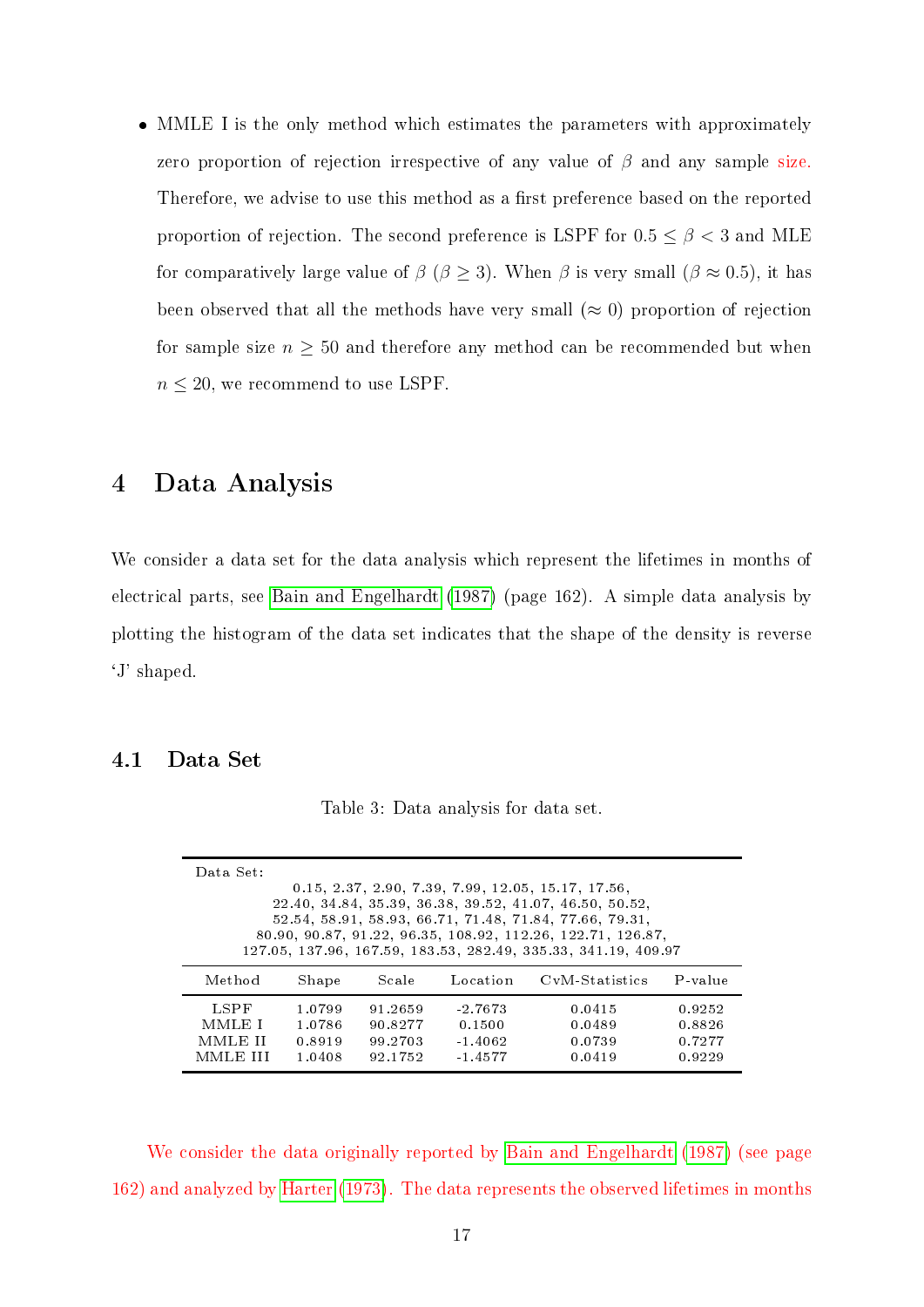<span id="page-17-0"></span>

(a) Plot of the log-likelihood function (b) Plot  $log(\ell_w(\beta))$  under LSPF method of the log-likelihood function  $\log(\ell_1^*(\alpha))$  under MMLE I method



(c) Contour plot of the log-likelihood func-(d) Contour plot of the log-likelihood function  $\log(\ell^*(\alpha, \beta))$  under MMLE II method tion  $\log(\ell_3^*(\alpha, \gamma))$  under MMLE III method

Figure 1: Plots for various estimation methods for data analysis of data set.

Table 4: Bootstrap confidence intervals for data set based on 10000 simulations.

| Method  |                  | 95% CI                                                                                               |                                        | 99% CI           |                     |                       |        |
|---------|------------------|------------------------------------------------------------------------------------------------------|----------------------------------------|------------------|---------------------|-----------------------|--------|
|         | Shape            | Scale                                                                                                | Location                               | Shape            | Scale               | Location              |        |
| LSPF    | (0.7462, 2.3137) | $(56.7866, 130.8569)$ $(-12.8434, 4.5948)$ $(0.6765, 3.7231)$                                        |                                        |                  | (48.3591, 147.1999) | $(-19.4118.8.3977)$   | 0.0020 |
| MMLE I  | (0.7415, 1.7730) | (57.3981, 131.9950)                                                                                  | $(0.2530, 10.3114)$ $(0.6630, 2.0775)$ |                  | (50.3146, 147.2998) | (0.1764, 14.9580)     | 0.0000 |
| MMLE II | (0.4676, 1.5387) | $(63.1960, 166.0368)$ $(-7.1885, 4.3296)$                                                            |                                        | (0.4075, 2.3868) | (53.7078, 193.6294) | $(-15.4015, 7.6560)$  | 0.0004 |
|         |                  | MMLE III (0.6568, 2.1126) (57.0883, 137.9524) (-8.8587, 6.7738) (0.5831, 3.1162) (48.3295, 157.8311) |                                        |                  |                     | $(-17.9056, 10.3762)$ | 0.0014 |

of a random sample of electrical parts. The data set is presented in Table [3](#page-16-1) along with the estimates of the parameters based on LSPF method and other methods. Cramérvon Mises (CvM) test is implemented for every method. We report the CvM statistic along with the P-value corresponding to each method. In order to demonstrate the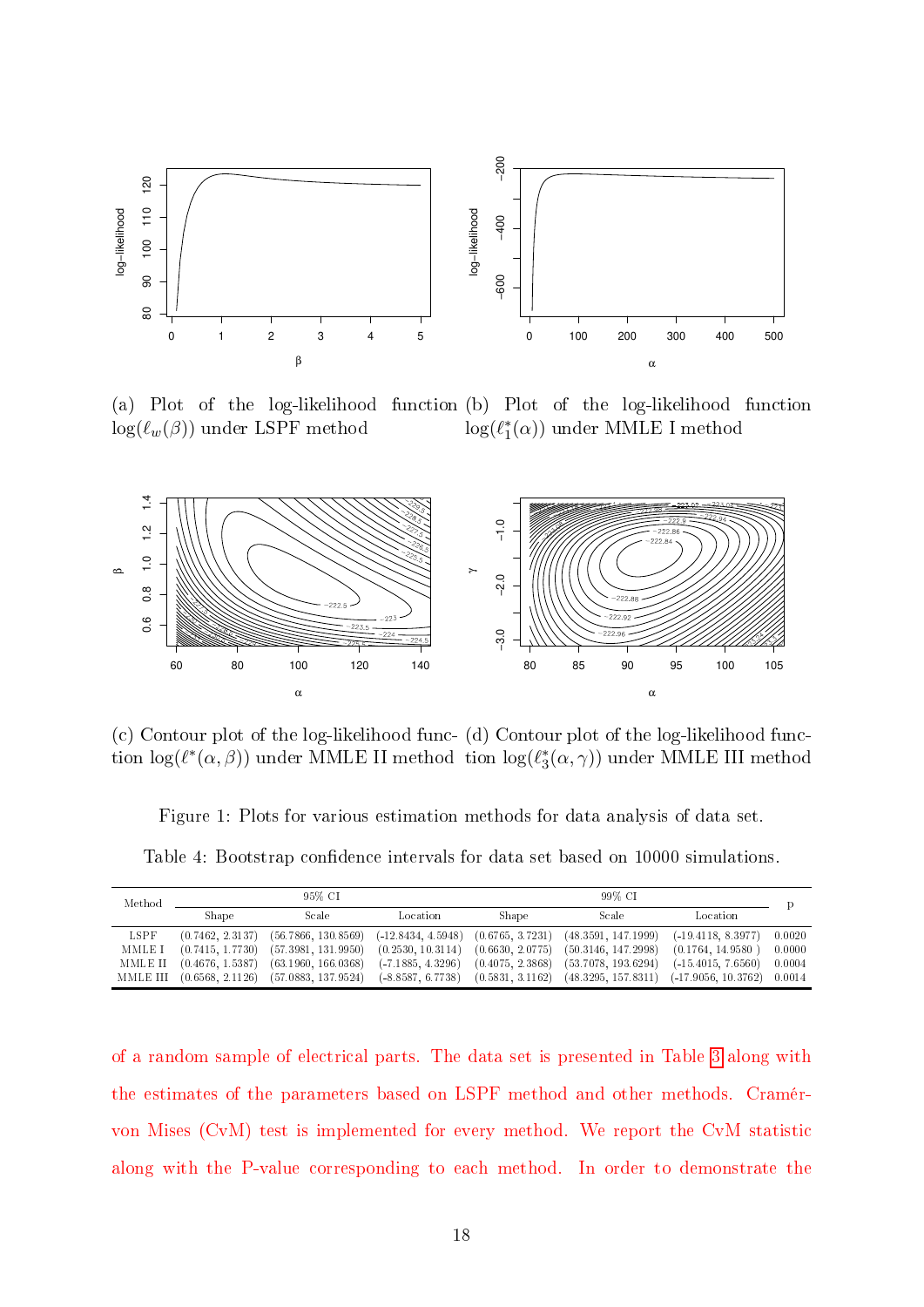<span id="page-18-1"></span>

Figure 2: Fitted CDF plots along with the empirical CDF of data set

LSPF method, we maximize the likelihood function  $\ell_w(\beta)$  in equation [\(4\)](#page-4-2) with respect to the  $\beta$  and get the estimate of  $\beta$  as 1.0799. Using the estimate of  $\beta$ , we obtain estimates of  $\alpha$  and  $\gamma$  as 91.2659 and −2.7673, respectively, using the steps mentioned in Section [2.](#page-3-0) Based on the reported CvM statistics and P-values in Table [3,](#page-16-1) we observe that LSPF and MMLE III perform very good for this particular data set. Plots of  $\log \, (\ell_w(\beta)), \ \log \, (\ell_1^*(\alpha)), \ \log \, (\ell^*(\alpha,\beta))$  and  $\log \, (\ell_3^*(\alpha,\gamma))$  in Figure [1](#page-17-0) show that the likelihood functions are uni-modal, i.e., the obtained estimates maximize these likelihoods globally. The plots of fitted CDF and the empirical CDF have been presented in Figure [2.](#page-18-1) In order to find the bootstrap confidence intervals, we choose  $\beta_U = 12$ . Table 4 presents 95% and 99% bootstrap condence intervals for each method based on this data set.

# <span id="page-18-0"></span>5 Conclusion

In this article, we have proposed a method of estimation for a three-parameter GE distribution proposed earlier and known as LSPF method. We presented some properties of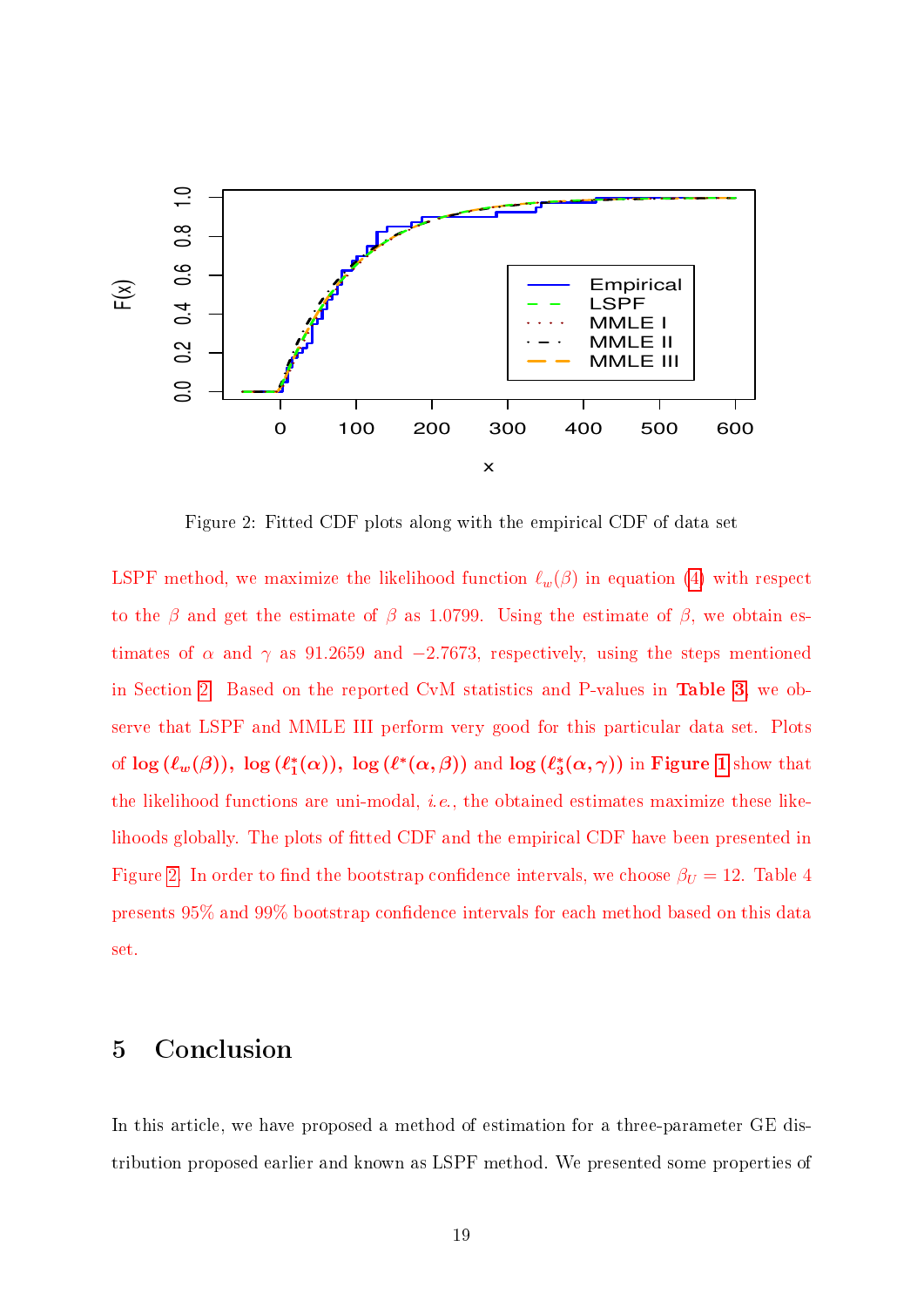the proposed estimators, like, existence; uniqueness and consistency for the entire range of the parameter space. A Monte-Carlo simulation study has been carried out for evaluation of the performance of the proposed LSPF method in comparisons with other existing prominent methods. In simulation study, we reported the bias and the RMSE for all the three estimators of GE distribution. We also have reported the required proportion of rejected samples during the simulation study in order to estimate the parameters. For  $\beta > 1$ , LSPF method performs better than any other method, in terms of both bias and RMSE, for the estimation of the location and scale parameters but there are other methods, such as MMLE I, MLE and sometimes MMLE III as well, which have very good and consistent performance for the estimation of shape parameter. For the other case when  $\beta$  < 1, LSPF method is advisable to use for the estimation of the shape parameter when sample size is small. When  $n \ge 50$ , MMLE III is advisable if  $\beta$  is small enough  $(\beta \approx 0.5)$ and any method can be good if  $0.5 < \beta \leq 1$  as they all have equal performances for all the parameters. For the data analysis, LSPF and MMLE I are advisable to use before the use of any method which is quite clear from the reported results on the proportion of rejected samples during the simulation study. The method has been illustrated based on a real lifetime data set.

# References

- <span id="page-19-2"></span>Bain, L. J. and Engelhardt, M. (1987). Introduction to probability and mathematical statistics. Brooks/Cole.
- <span id="page-19-3"></span>Billingsley, P. (2008). *Probability and measure*. John Wiley & Sons.
- <span id="page-19-1"></span>Clifford Cohen, A. and Jones Whitten, B. (1982). Modified moment and maximum likelihood estimators for parameters of the three-parameter gamma distribution. Communications in Statistics-Simulation and Computation,  $11(2)$ :197-216.
- <span id="page-19-0"></span>Cohen, A. C. and Whitten, B. J. (1980). Estimation in the three-parameter lognormal distribution. Journal of the American Statistical Association, 75(370):399-404.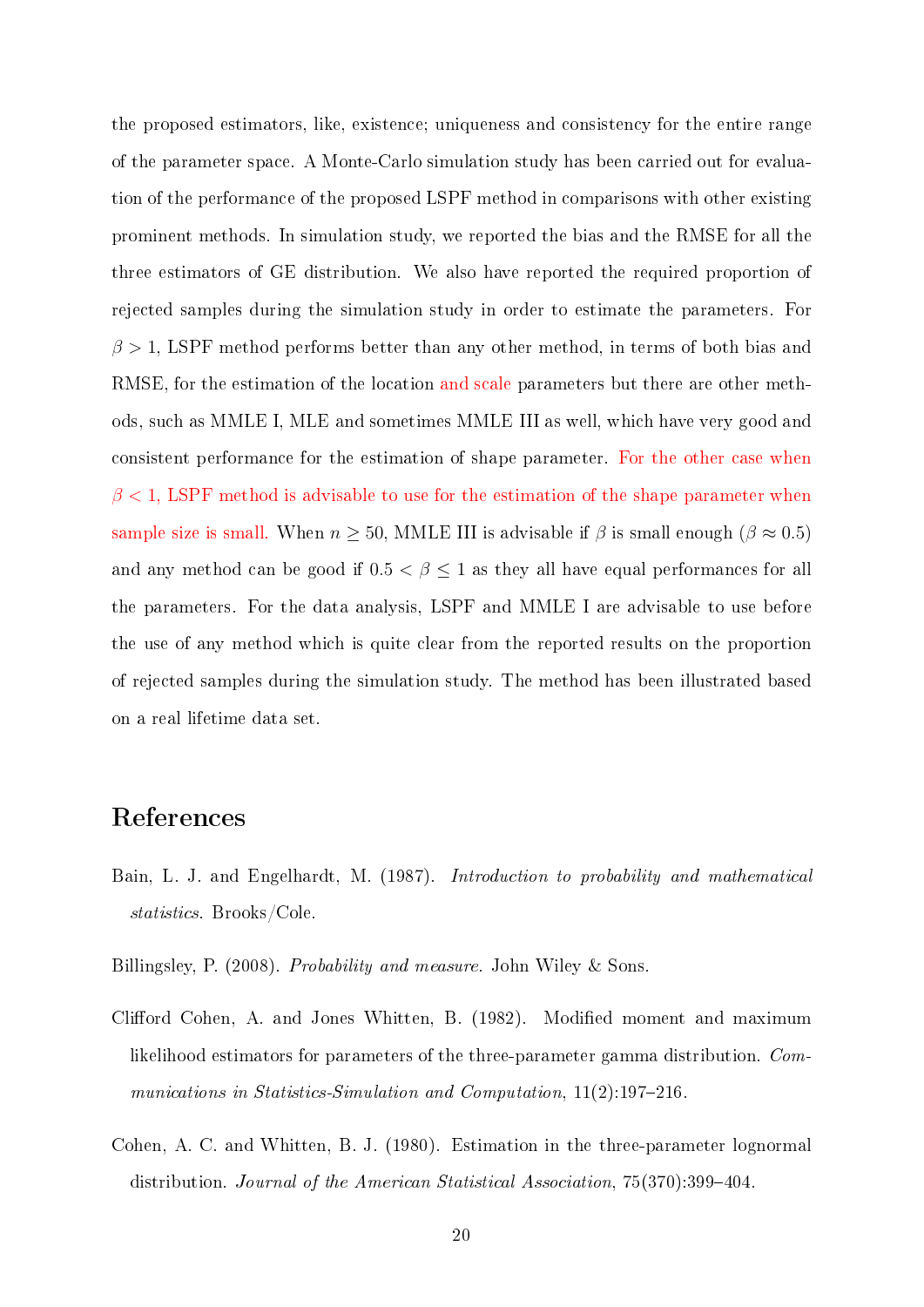- <span id="page-20-4"></span>Cohen, A. C., Whitten, B. J., and Ding, Y. (1984). Modied moment estimation for the three-parameter weibull distribution. Journal of Quality Technology,  $16(3):159-167$ .
- <span id="page-20-3"></span>Cohen, C. A. and Whitten, B. (1982). Modified maximum likelihood and modified moment estimators for the three-parameter weibull distribution. Communications in Statistics-Theory and Methods,  $11(23):2631-2656$ .
- <span id="page-20-8"></span>Ghitany, M., Al-Jarallah, R., and Balakrishnan, N. (2013). On the existence and uniqueness of the mles of the parameters of a general class of exponentiated distributions.  $Statistics, 47(3):605-612.$
- <span id="page-20-0"></span>Gupta, R. D. and Kundu, D. (1999). Theory & methods: Generalized exponential distributions. Australian  $\mathcal{B}$  New Zealand Journal of Statistics, 41(2):173-188.
- <span id="page-20-1"></span>Gupta, R. D. and Kundu, D. (2001). Exponentiated exponential family: an alternative to gamma and weibull distributions. Biometrical Journal: Journal of Mathematical Methods in Biosciences,  $43(1):117-130$ .
- <span id="page-20-2"></span>Gupta, R. D. and Kundu, D. (2007). Generalized exponential distribution: Existing results and some recent developments. Journal of Statistical Planning and Inference,  $137(11):3537-3547.$
- <span id="page-20-5"></span>Hall, P. and Wang, J. Z. (2005). Bayesian likelihood methods for estimating the end point of a distribution. Journal of the Royal Statistical Society: Series B (Statistical  $Methodology, 67(5):717-729.$
- <span id="page-20-7"></span>Harter, H. L. (1973). Likelihood ratio test for discrimination between two models with unknown location and scale parameters: Discussion no. 2. Technometrics,  $15(1):29-31$ .
- <span id="page-20-6"></span>Lehmann, E. L. and Casella, G. (2006). Theory of point estimation. Springer Science & Business Media.
- McCool, J. (1974). Inferential techniques for weibull populations. aerospace research laboratories report. Technical report, ARL TR 74-0180, Wright-Patterson AFB, Ohio.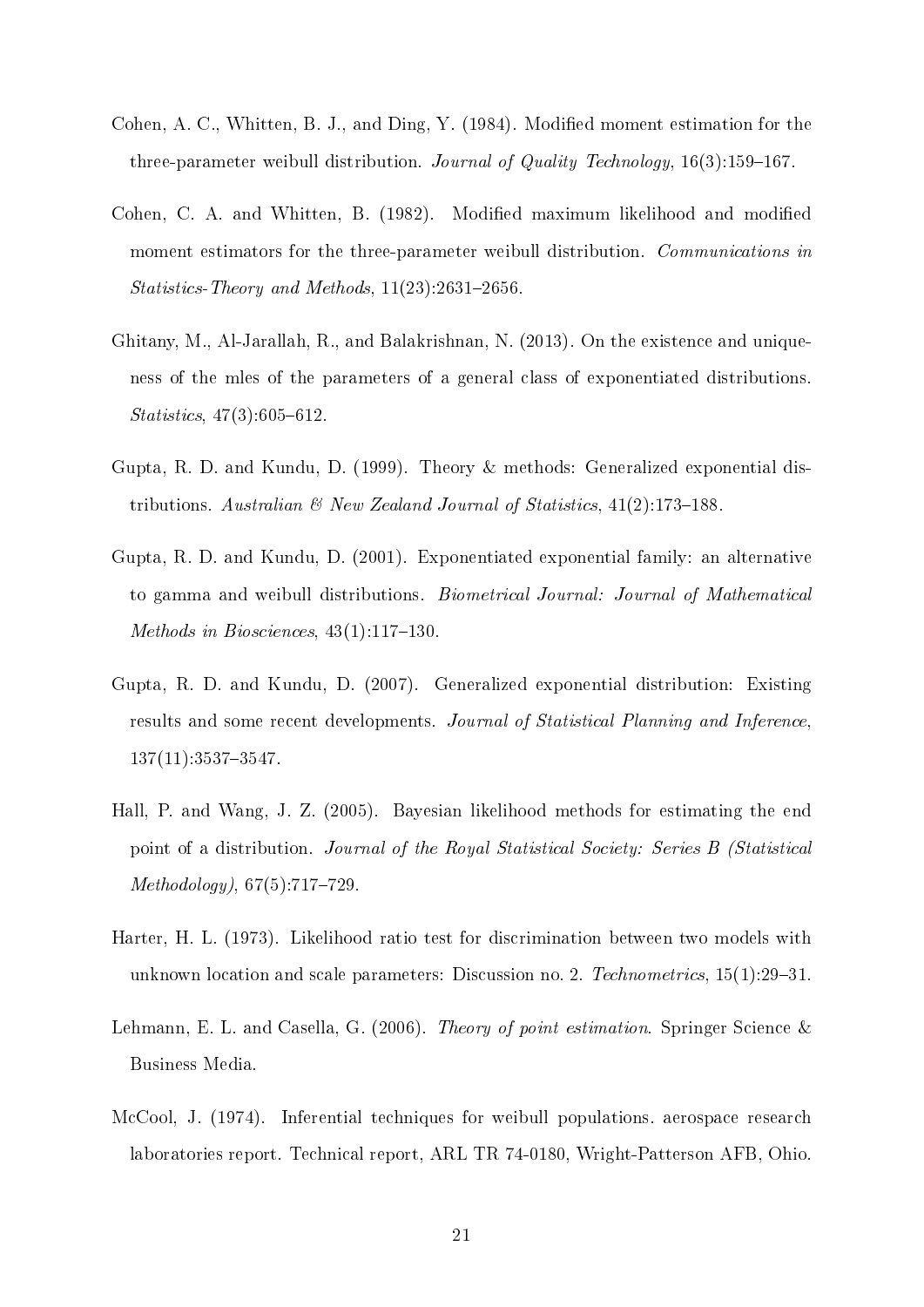- <span id="page-21-1"></span>Mudholkar, G. S., Srivastava, D. K., and Freimer, M. (1995). The exponentiated weibull family: A reanalysis of the bus-motor-failure data. Technometrics,  $37(4)$ :  $436-445$ .
- <span id="page-21-2"></span>Nagatsuka, H. and Balakrishnan, N. (2012). Parameter and quantile estimation for the three-parameter gamma distribution based on statistics invariant to unknown location. Journal of Statistical Planning and Inference,  $142(7)$ :2087–2102.
- <span id="page-21-3"></span>Nagatsuka, H. and Balakrishnan, N. (2013). A consistent method of estimation for the parameters of the three-parameter inverse gaussian distribution. Journal of Statistical Computation and Simulation,  $83(10):1915-1931$ .
- <span id="page-21-4"></span>Nagatsuka, H., Balakrishnan, N., and Kamakura, T. (2014). A consistent method of estimation for the three-parameter gamma distribution. Communications in Statistics-Theory and Methods,  $43(18):3905-3926$ .
- <span id="page-21-0"></span>Nagatsuka, H., Kamakura, T., and Balakrishnan, N. (2013). A consistent method of estimation for the three-parameter weibull distribution. Computational Statistics  $\mathcal{B}$ Data Analysis,  $58:210-226$ .
- <span id="page-21-5"></span>Pasari, S. and Dikshit, O. (2014). Three-parameter generalized exponential distribution in earthquake recurrence interval estimation. Natural hazards,  $73(2):639-656$ .
- <span id="page-21-6"></span>Raqab, M. Z., Madi, M. T., and Kundu, D. (2008). Estimation of  $p (y < x)$  for the threeparameter generalized exponential distribution. Communications in Statistics—Theory and Methods,  $37(18):2854-2864$ .
- <span id="page-21-7"></span>Wang, J. Z. (2005). A note on estimation in the four-parameter beta distribution. Communications in Statistics-Simulation and Computation,  $34(3)$ : $495-501$ .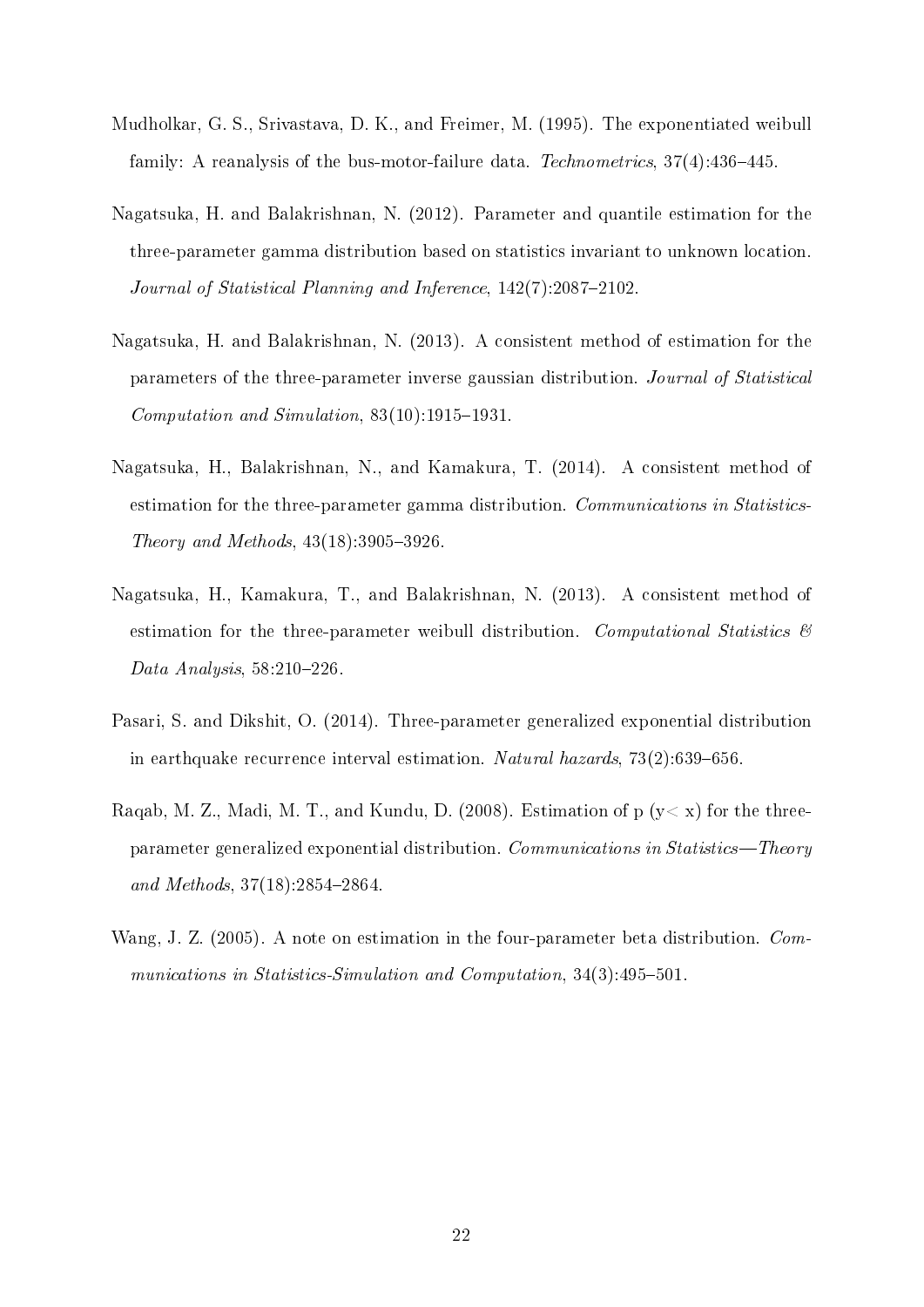### <span id="page-22-0"></span>A Proofs

#### A.1 Proof of Theorem [2.1](#page-4-1)

First of all, we find joint PDF of the random variables  $W_{(2)}, W_{(3)}, \ldots, W_{(n)}$  for  $\beta > 0$ using the transformation of random variables. Define  $Z_{(i)} = \frac{X_{(i)} - \gamma}{\alpha}$  $\frac{i}{\alpha}, i = 1, 2, \ldots, n.$ Here,  $Z_1, Z_2, \ldots, Z_n$  are independent and identical random variables from standard GE distribution  $GE(1, \beta, 0)$  with shape parameter  $\beta$ . For the sake of convenience, denote the PDF and CDF of  $GE(1,\beta,0)$  by  $g(.;\beta)$  and  $G(.;\beta)$ , respectively. Now,  $W_{(i)}$  in the equation [\(3\)](#page-3-1) can be re-expressed in terms of  $Z_{(i)}$ 's as follows:

$$
W_{(i)} = \frac{Z_{(i)} - Z_{(1)}}{Z_{(n)} - Z_{(1)}}, \quad i = 2, 3, \dots, n
$$
  
\n
$$
\implies Z_{(i)} = Z_{(1)} + W_{(i)}(Z_{(n)} - Z_{(1)}), \quad i = 2, 3, \dots, n.
$$

Let  $U = Z_{(1)}$  and  $V = Z_{(n)}$ . Therefore  $Z_{(i)} = U + W_{(i)}(V - U)$ ,  $i = 2, 3, ..., n$ . It can be shown that the Jocobian of the transformation  $J = \frac{\partial (Z_{(1)}, Z_{(2)}, ..., Z_{(n-1)}, Z_{(n)})}{\partial (U, W_{(2)}, ..., W_{(n-1)}, V)} = (V - U)^{(n-2)}$ . If we use a notation  $f_{Y_1, Y_2, ..., Y_p}$  (.) to denote the joint PDF of  $Y_1, Y_2, ..., Y_p$ , we have

$$
f_{U,W_{(2)},...,W_{(n-1)},V}(u, w_2,...,w_{n-1},v)
$$
  
= |J| $f_{Z_{(1)},Z_{(2)},...,Z_{(n-1)},Z_{(n)}}(u, u + w_2(v - u),..., u + w_{n-1}(v - u),v)$   
= n!(v - u)<sup>n-2</sup> $g(u; \beta)g(v; \beta)$  $\left\{\prod_{i=2}^{n-1} g(u + (v - u)w_i; \beta)\right\},$ 

 $0 \leq w_2 \leq \cdots \leq w_{n-1} \leq 1$  and  $0 < u < v < \infty$ . Therefore, the joint PDF

<span id="page-22-1"></span>
$$
f_{W_{(2)},...,W_{(n-1)}}(w_2,...,w_{n-1})
$$
\n
$$
= \int_0^\infty \int_u^\infty n!(v-u)^{n-2}g(u;\beta)g(v;\beta)\left\{\prod_{i=2}^{n-1} g(u+(v-u)w_i;\beta)\right\} dvdu \qquad (18)
$$
\n
$$
= n!\beta^n \int_0^\infty \int_0^\infty v^{n-2}e^{-\sum_{i=1}^n (u+vw_i)} \prod_{i=1}^n (1-e^{-(u+vw_i)})^{\beta-1} dvdu,
$$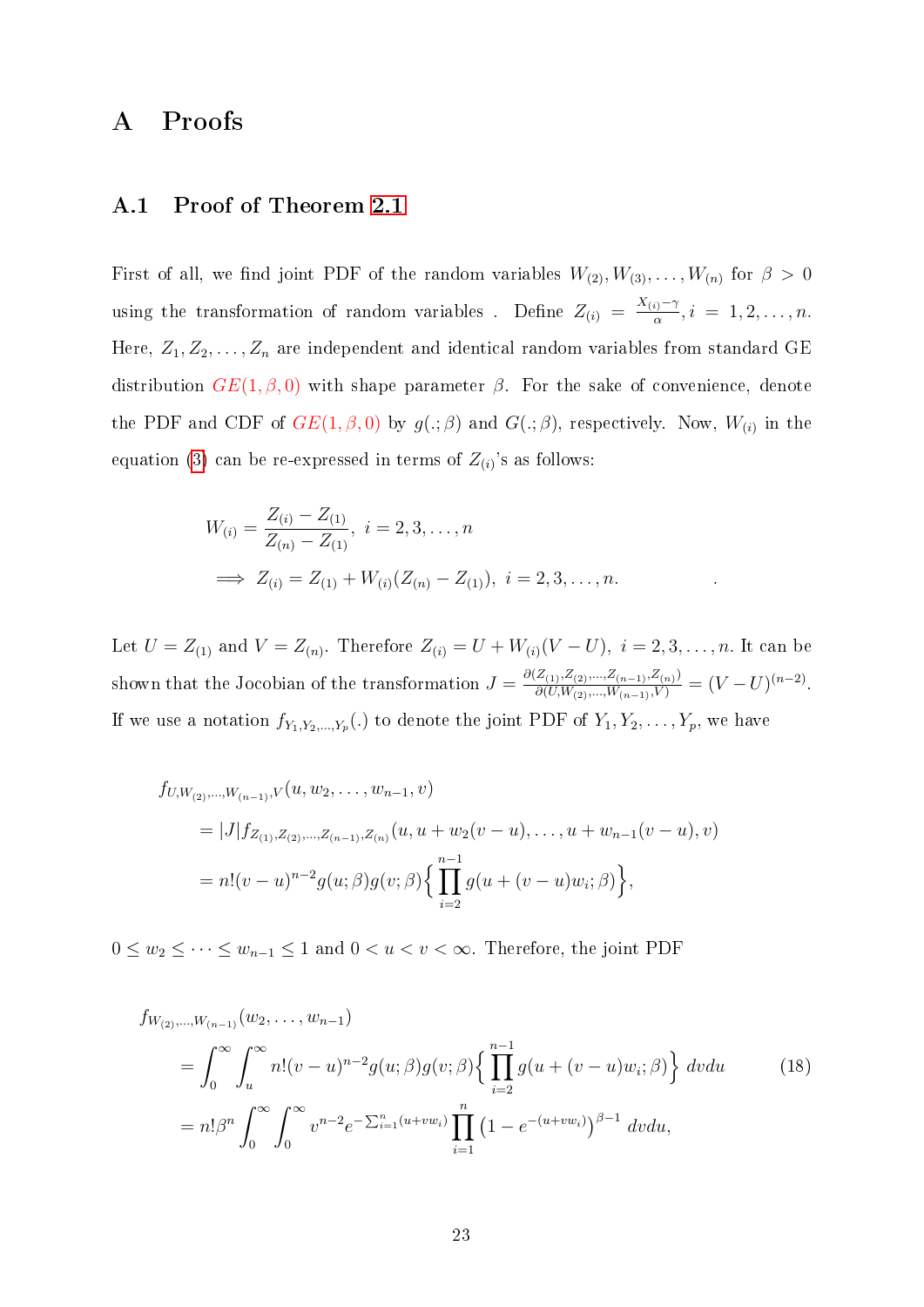with  $w_1 = 0$  and  $w_n = 1$ . Hence, the likelihood function of  $\beta$  given  $w_2, w_3, \ldots, w_{n-1}$  is given by

<span id="page-23-2"></span>
$$
\ell_w(\beta) = f_{W_{(2)},...,W_{(n-1)}}(w_2,...,w_{n-1}), \beta > 0.
$$

<span id="page-23-0"></span>which proves the proposition.

### A.2 Proof of Proposition [2.1](#page-4-3)

By equation [\(18\)](#page-22-1), we have

$$
\ell_w(\beta) = n! \int_0^\infty \int_u^\infty (v - u)^{n-2} g(u;\beta) g(v;\beta) \left\{ \prod_{i=2}^{n-1} g(u + (v - u)w_i;\beta) \right\}, \beta > 0. \tag{19}
$$

It can be shown for  $\beta > 0$ ,  $0 \le w_2 \le \cdots \le w_{n-1} \le 1$  and  $0 < u < v < \infty$  that  $(n-2)!$   $\prod_{i=2}^{n-1} (v-u)g(u+(v-u)w_i;\beta)$  $\frac{\prod_{i=2}^{n-1}(v-u)g(u+(v-u)w_i;\beta)}{(G(v;\beta)-G(u;\beta))^{n-2}}$  is bounded, *i.e.*, ∃ an  $M \in \mathbb{R}$  such that  $(n-2)! \prod_{i=2}^{n-1}(v-u)$  $\times g(u+(v-u)w_i;\beta) < M(G(v;\beta)-G(u;\beta))^{n-2}$   $\forall \beta > 0, 0 \le w_2 \le \cdots \le w_{n-1} \le 1$  and  $0 < u < v < \infty$ .

$$
\implies \int_0^\infty \int_u^\infty n!(v-u)^{n-2}g(u;\beta)g(v;\beta) \prod_{i=2}^{n-1} g(u+(v-u)w_i;\beta) dv du
$$
  

$$
< M \int_0^\infty \int_u^\infty n(n-1)g(u;\beta)g(v;\beta) (G(v;\beta) - G(u;\beta))^{n-2} dv du = M,
$$

since  $\int_0^\infty \int_u^\infty n(n-1)g(u;\beta)g(v;\beta)(G(v;\beta) - G(u;\beta))^{n-2} dvdu = 1$ . Hence, using the above inequality and from equation [\(19\)](#page-23-2), it is clear that likelihood function  $\ell_w(\beta)$  is a bounded function of  $\beta$ .

### <span id="page-23-1"></span>A.3 Proof of Proposition [2.2](#page-5-0)

To show that the likelihood function is differentiable, we need to show that the partial derivative, with respect to  $\beta$ , can be taken inside the double integrals in the equation [\(5\)](#page-4-4).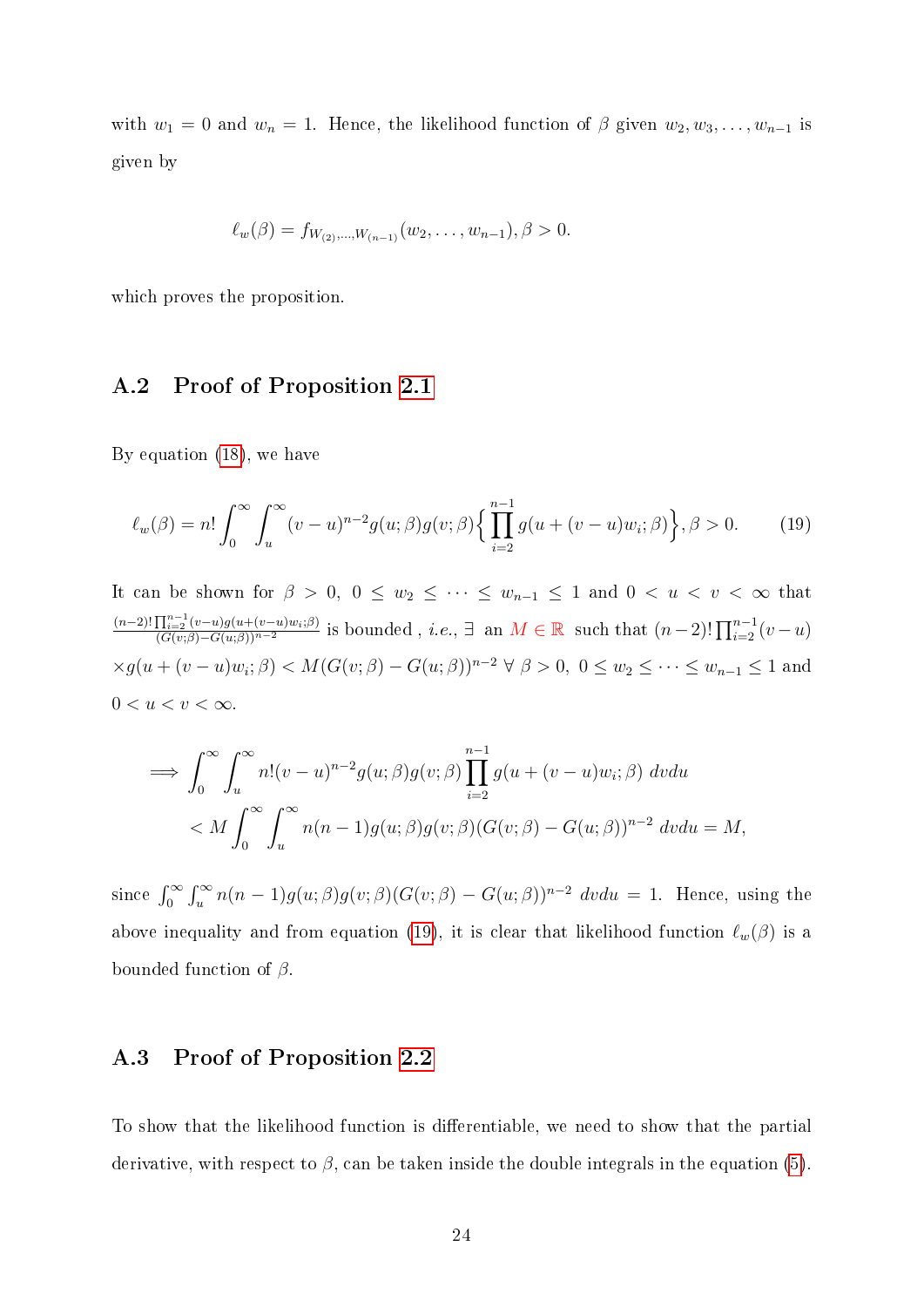Given  $0 \le w_2 \le \cdots \le w_{n-1} \le 1, w_1 = 0, w_n = 1$ , we show:

- 1.  $\frac{\partial}{\partial \beta} e^{h_w(\beta;u,v)}$  exists,
- $2.$  $\frac{\partial}{\partial \beta} e^{h_w(\beta;u,v)}$  $h_1(u, v)$  for some positive function  $h_1$  and  $\forall (u, v) \in (0, \infty) \times (0, \infty)$ such that  $\int_0^\infty \int_0^\infty h_1(u, v) dv du < \infty$ .

Since exponential, logarithmic and polynomials are well-known smooth functions, therefore  $e^{h_w(\beta;u,v)}$  is differentiable with respect to  $\beta$  and it is given by

$$
\frac{\partial}{\partial \beta} e^{h_w(\beta;u,v)} = h'_w(\beta;u,v)e^{h_w(\beta;u,v)},\tag{20}
$$

where  $h'_w(\beta; u, v) = \frac{\partial}{\partial \beta} h_w(\beta; u, v) = \frac{n}{\beta} + \sum_{i=1}^n \log(1 - e^{-(u+vw_i)})$ . For every  $\beta > 0, 0 \leq$  $w_2 \leq \cdots \leq w_{n-1} \leq 1$  and  $0 < u < v < \infty$ ,  $|h'_w(\beta; u, v)e^{h_w(\beta; u, v)}|$  is bounded above. That is,  $\exists M_2 > 0$  such that  $|h'_w(\beta; u, v)e^{h_w(\beta; u, v)}| < M_2$ . Now consider

$$
\left| h_w'(\beta; u, v)e^{h_w(\beta; u, v)} \right| = \left| h_w'(\beta; u, v)e^{h_w(\beta; u, v)/2}e^{h_w(\beta; u, v)/2} \right| \le M_2 e^{h_w(\beta; u, v)/2}
$$

Say,  $h_1(u, v) = M_2 e^{h_w(\beta; u, v)/2}$ . Then

$$
\int_0^\infty \int_0^\infty h_1(u,v) dv du = M_2 \int_0^\infty \int_0^\infty e^{h_w(\beta;u,v)/2} dv du
$$
  

$$
\leq M_2 \Big(\int_0^\infty \int_0^\infty e^{h_w(\beta;u,v)} dv du \Big)^{1/2} < \infty
$$

since the likelihood function  $\ell_w(\beta)$  is bounded. Now, part (ii) of theorem 16.8 of [Billings](#page-19-3)[ley](#page-19-3) [\(2008\)](#page-19-3) implies that the derivative of  $\ell_w(\beta)$  is given by

<span id="page-24-0"></span>
$$
\ell'_{w}(\beta) = n! \int_{0}^{\infty} \int_{0}^{\infty} \frac{\partial}{\partial \beta} e^{h_{w}(\beta;u,v)} dv du
$$
  
=  $n! \int_{0}^{\infty} \int_{0}^{\infty} h'_{w}(\beta;u,v) e^{h_{w}(\beta;u,v)} dv du$  (21)

Hence,  $\ell'_w(\beta)$  can be obtained by replacing  $h'_w(\beta; u, v)$  and  $e^{h_w(\beta; u, v)}$  by their respective expressions in equation [\(21\)](#page-24-0).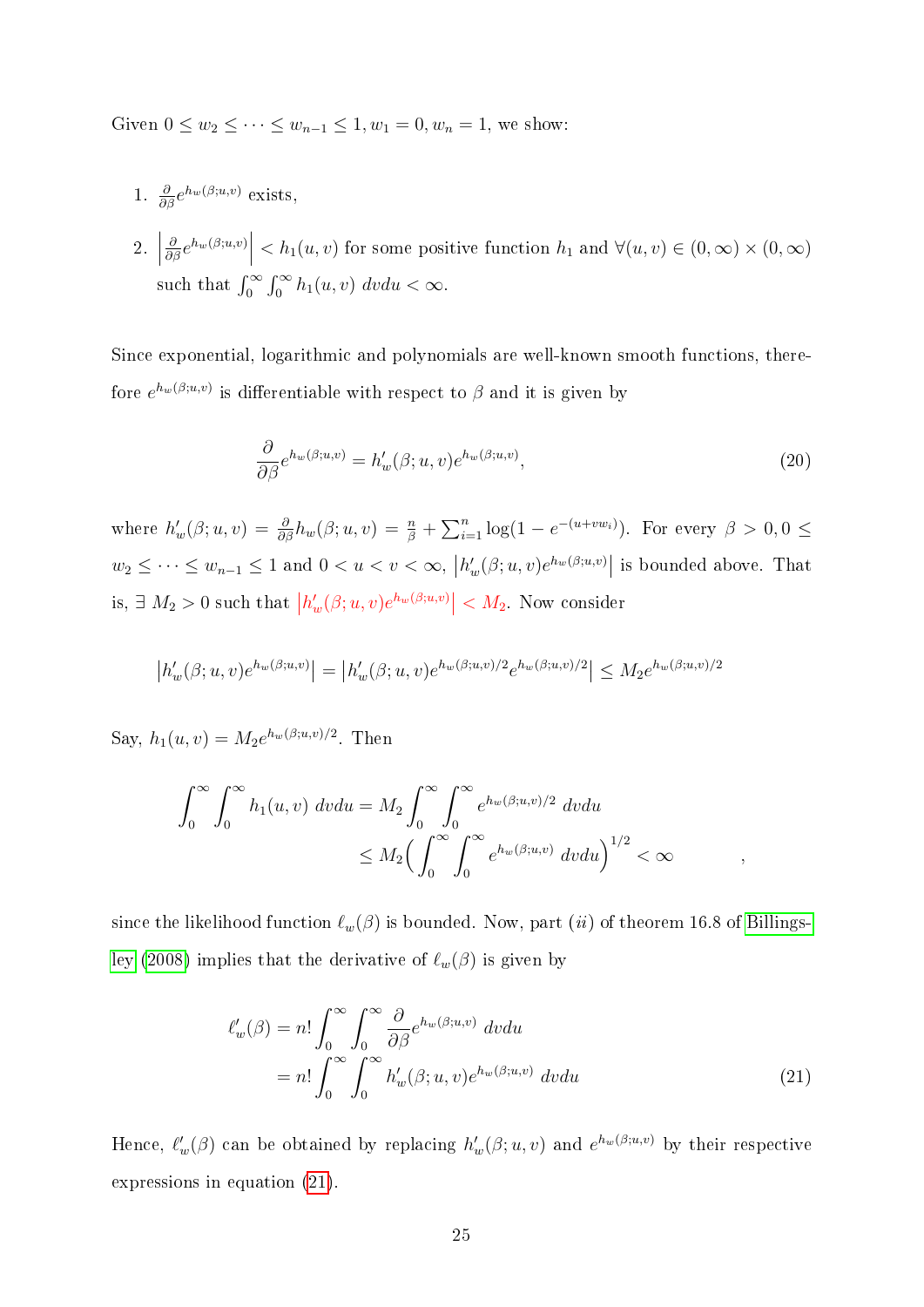### <span id="page-25-0"></span>A.4 Proof of Theorem [2.2](#page-5-1)

Recall from [\(21\)](#page-24-0) that

$$
\ell'_w(\beta) = n! \int_0^\infty \int_0^\infty h'_w(\beta; u, v) e^{h_w(\beta; u, v)} dv du,
$$
\n(22)

where  $h'_w(\beta; u, v) = \frac{n}{\beta} + \sum_{i=1}^n \log(1 - e^{-(u+vw_i)})$ . First we show that likelihood equation  $\ell'_w(\beta) = 0$  has at least one solution. Note that, for any choice of u, v and w,  $e^{h_w(\beta;u,v)} > 0$ and also the integrals are on positive support, hence the change in the sign of  $\ell'_w(\beta)$ directly depends on the change in the sign of  $h'_w(\beta; u, v)$ .  $h'_w(\beta; u, v) \to \infty$  as  $\beta \downarrow 0$ and  $h'_w(\beta; u, v) < 0$  as  $\beta \to \infty$ . Moreover,  $h''_w(\beta; u, v) = -\frac{n}{\beta^2} < 0 \ \forall \ \beta, \ i.e., \ h'_w(\beta; u, v)$ changes sign from positive to negative and the change in sign is only once. Hence  $\ell'_w(\beta)$ changes sign in the similar way and  $\ell'_w(\beta) = 0$  has an unique solution which maximizes the likelihood function  $\ell_w(\beta)$ . Suppose the change in sign occurs at  $\widehat{\beta}_w$ , then  $\widehat{\beta}_w$  is unique maxima of likelihood function  $\ell_w(\beta)$ .

### <span id="page-25-1"></span>A.5

**Lemma A.1.** For any fixed  $\beta \neq \beta_0$ , where  $\beta_0$  is true value of the parameter  $\beta$ ,

$$
\lim_{n \to \infty} Pr\left(\frac{\ell_w(\beta; W_{(2)}, \dots, W_{(n-1)})}{\ell_w(\beta_0; W_{(2)}, \dots, W_{(n-1)})} < 1\right) = 1.
$$

### <span id="page-25-2"></span>**A.6** Uni-modality of  $log(\ell_t(\alpha))$

Showing the uni-modality of likelihood function in equation [\(8\)](#page-7-1) is equivalent to show that the equation [\(9\)](#page-7-0) has an unique solution. From [\(9\)](#page-7-0), we have

$$
\alpha = \frac{1}{n-1} \sum_{i=2}^{n} t_i \left( \frac{1 - \widehat{\beta}_w e^{-\frac{t_i}{\alpha}}}{1 - e^{-\frac{t_i}{\alpha}}} \right).
$$
 (23)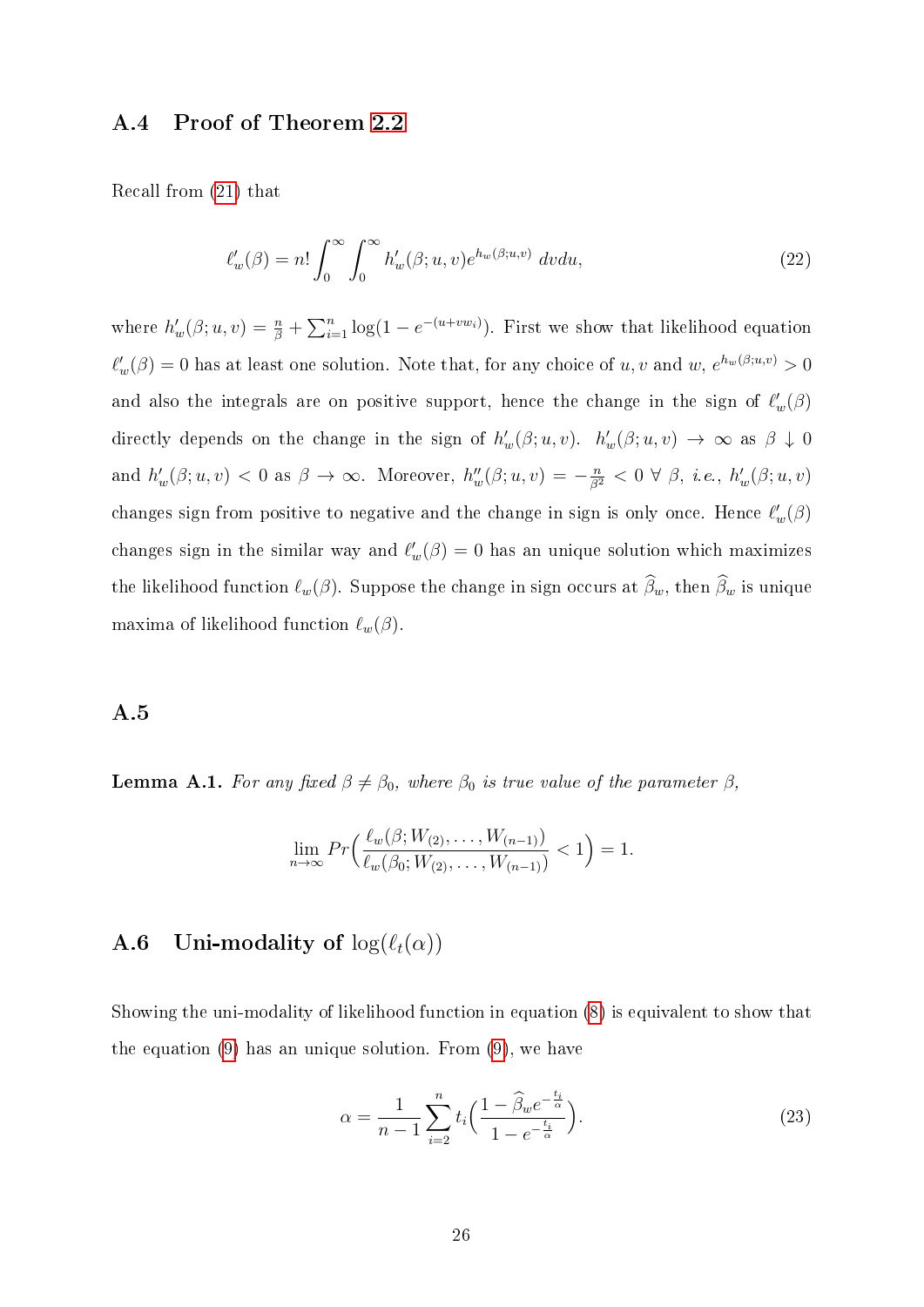Let us denote the right hand side of above equation by  $H_1(\alpha)$ . Now, we will show that equation  $\alpha = H_1(\alpha)$  has exactly one solution. Which means it is enough to show that the functions  $H_1(\alpha)$  and  $\alpha$  meet each other exactly once.  $H_1(\alpha)$  further can be simplified as following

$$
H_1(\alpha) = \frac{1}{n-1} \sum_{i=2}^{n} t_i \left( 1 + \frac{1 - \widehat{\beta}_w}{e^{\frac{t_i}{\alpha}} - 1} \right).
$$
 (24)

When  $\widehat{\beta}_w > 1$ ,  $H_1(\alpha)$  is a strictly decreasing in  $\alpha$  and it decreases from  $\frac{1}{n-1} \sum_{i=0}^{n}$  $i=2$  $t_i$  to  $-\infty$ , whereas  $\alpha$  is strictly increasing in  $\alpha$ .  $H_1(\alpha)$  is constant function of  $\alpha$  whenever  $\widehat{\beta}_w = 1$ . It is easy to see that  $H_1(\alpha)$  and  $\alpha$  meet exactly once whenever  $\widehat{\beta}_w \geq 1$ . Again, when  $\widehat{\beta}_w < 1$ ,  $H_1(\alpha)$  is a strictly increasing in  $\alpha$  and it increases from  $\frac{1}{n-1} \sum_{i=0}^{n}$  $i=2$  $t_i$  to  $\infty$ , whereas α is also strictly increasing in  $\alpha$ . Therefore, there is possibility that  $H_1(α)$  and  $\alpha$  meet at most once, but if we show that  $\frac{\partial H_1(\alpha)}{\partial \alpha} < 1$ , they have to meet exactly once. Let us consider

$$
\frac{\partial H_1(\alpha)}{\partial \alpha} = \frac{1 - \widehat{\beta}_w}{(n-1)\alpha^2} \sum_{i=2}^n \left( \frac{t_i^2 e^{-\frac{t_i}{\alpha}}}{(1 - e^{-\frac{t_i}{\alpha}})^2} \right).
$$

Since  $\frac{s^2e^{-s}}{(1-e^{-s})}$  $\frac{s^2e^{-s}}{(1-e^{-s})^2} < 1 \ \forall \ s > 0$  (see part (i) of Lemma 2 in [Ghitany et al.](#page-20-8) [\(2013\)](#page-20-8)), we have  $\frac{\partial H_1(\alpha)}{\partial \alpha} < 1$ . Hence, equation  $\alpha = H_1(\alpha)$  has unique solution. Now, if it can be shown that  $\lim_{\alpha\to 0}$   $\ell_t(\alpha) = 0$  and  $\lim_{\alpha\to\infty}$   $\ell_t(\alpha) = 0$ , it will imply that  $\ell_t(\alpha)$  is uni-modal because  $\ell_t(\alpha) > 0 \ \forall \alpha > 0$ . Now, we show that  $\lim_{\alpha \to 0} \ell_t(\alpha) = 0$  and  $\lim_{\alpha \to \infty} \ell_t(\alpha) = 0$  which will complete the proof. Since

<span id="page-26-0"></span>
$$
\ell_t(\alpha) \propto \frac{1}{\alpha^{n-1}} e^{-\sum_{i=2}^n \frac{t_i}{\alpha}} \prod_{i=2}^n \left(1 - e^{-\frac{t_i}{\alpha}}\right)^{\widehat{\beta}_w - 1}.
$$
\n(25)

It is easy to see from [\(25\)](#page-26-0) that  $\lim_{\alpha\to 0} \ell_t(\alpha) = 0$  because the convergence rate of exponential functions is faster than the polynomial function. Rewrite equation [\(25\)](#page-26-0) as following

$$
\ell_t(\alpha) \propto \prod_{i=2}^n \frac{1}{t_i} \frac{\frac{t_i}{\alpha} e^{-\frac{t_i}{\alpha}}}{(1 - e^{-\frac{t_i}{\alpha}})} \left(1 - e^{-\frac{t_i}{\alpha}}\right)^{\widehat{\beta}_w}.
$$
\n(26)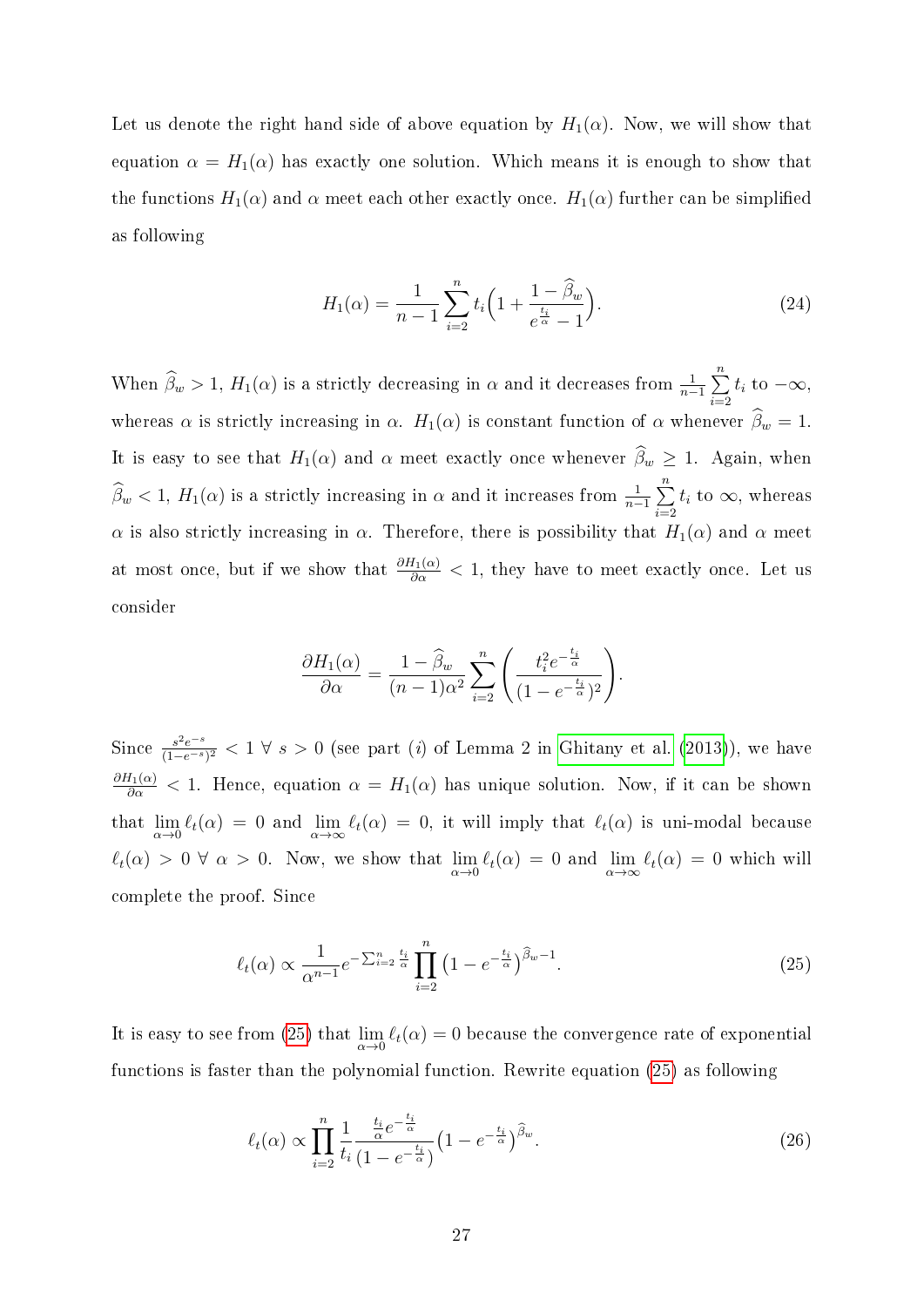Since  $\lim_{s\to 0} \frac{s e^{-s}}{(1-e^{-s})} = 1$  and  $\lim_{s\to 0} (1-e^{-s})^{\widehat{\beta}_w} = 0$  for any  $\widehat{\beta}_w$ . Hence,  $\lim_{\alpha\to\infty} \ell_t(\alpha) = 0$ .

### <span id="page-27-0"></span>A.7 Consistency of  $\widehat{\alpha}_{init}$

Recall that  $\hat{\alpha}_{init}$  is obtained by maximizing the log-likelihood function of  $\alpha$  based on  $(t_2, t_3, \ldots, t_n)$  assuming that  $\gamma$  and  $\beta$  are known and replaced by  $\hat{\gamma}_{init}$  and  $\hat{\beta}_w$ , respectively. Assume that  $\alpha_0, \beta_0$  are  $\gamma_0$  are true values of the unknown parameters. In order to the consistency, we first show that

<span id="page-27-2"></span>
$$
\lim_{n \to \infty} Pr\left(\frac{\log \ell_t(\alpha_0) - \log \ell_t(\alpha)}{n - 1} > 0\right) = 0 \,\forall \,\alpha > 0. \tag{27}
$$

Consider the quantity

$$
\frac{1}{n-1}\log \ell_t(\alpha_0) = \log \widehat{\beta}_w - \log \alpha_0 - \frac{1}{n-1}\sum_{i=2}^n \frac{x_i - \widehat{\gamma}_{init}}{\alpha_0} + \frac{\widehat{\beta}_w - 1}{n-1}\sum_{i=2}^n \log \left(1 - e^{-\frac{x_i - \widehat{\gamma}_{init}}{\alpha_0}}\right)
$$

$$
= \log \widehat{\beta}_w - \log \alpha_0 - \frac{1}{n-1}\sum_{i=2}^n \left\{ \frac{x_i - \gamma_0}{\alpha_0} + \frac{\gamma_0 - \widehat{\gamma}_{init}}{\alpha_0} \right\}
$$

$$
+ \frac{\widehat{\beta}_w - 1}{n-1}\sum_{i=2}^n \log \left\{1 - A_n e^{-\frac{x_i - \gamma_0}{\alpha_0}}\right\},
$$

where  $A_n = e^{-\frac{\gamma_0 - \hat{\gamma}_{init}}{\alpha_0}}$ . Suppose that the term "convergence in probability" is denoted by  $\stackrel{P}{\to}$ . Here,  $\widehat{\beta}_w \stackrel{P}{\to} \beta$  and  $\widehat{\gamma}_{init} \stackrel{P}{\to} \gamma$ . Also, by using the Weak Law of Large Numbers,

<span id="page-27-1"></span>
$$
\frac{1}{n-1}\sum_{i=2}^{n}\log\left\{1-A_ne^{-\frac{x_i-\gamma_0}{\alpha_0}}\right\}\stackrel{P}{\to}E\left(\log\left\{1-e^{-Z_1}\right\}\right)
$$
\n(28)

$$
\frac{1}{n-1} \sum_{i=2}^{n} \frac{x_i - \gamma_0}{\alpha_0} \stackrel{P}{\to} E(Z_1),\tag{29}
$$

Where  $Z_1 \sim GE(1, \beta_0, 0)$  as defined earlier in [A.1](#page-22-0) and the result stated in equation [\(28\)](#page-27-1) is possible because  $A_n \stackrel{P}{\rightarrow} 1$ . Also, it can be verified from [Gupta and Kundu](#page-20-0) [\(1999\)](#page-20-0) that  $E(Z_1) = \psi(\beta_0 + 1) - \psi(1)$  and  $e^{-Z_1} \sim Beta(1, \beta_0)$ , where  $\psi(.)$  denote the digamma function. It can be easily obtained that  $E\Big(\log\Big\{1-e^{-Z_1}\Big\}\Big) = -1/\beta_0$  Therefore, by using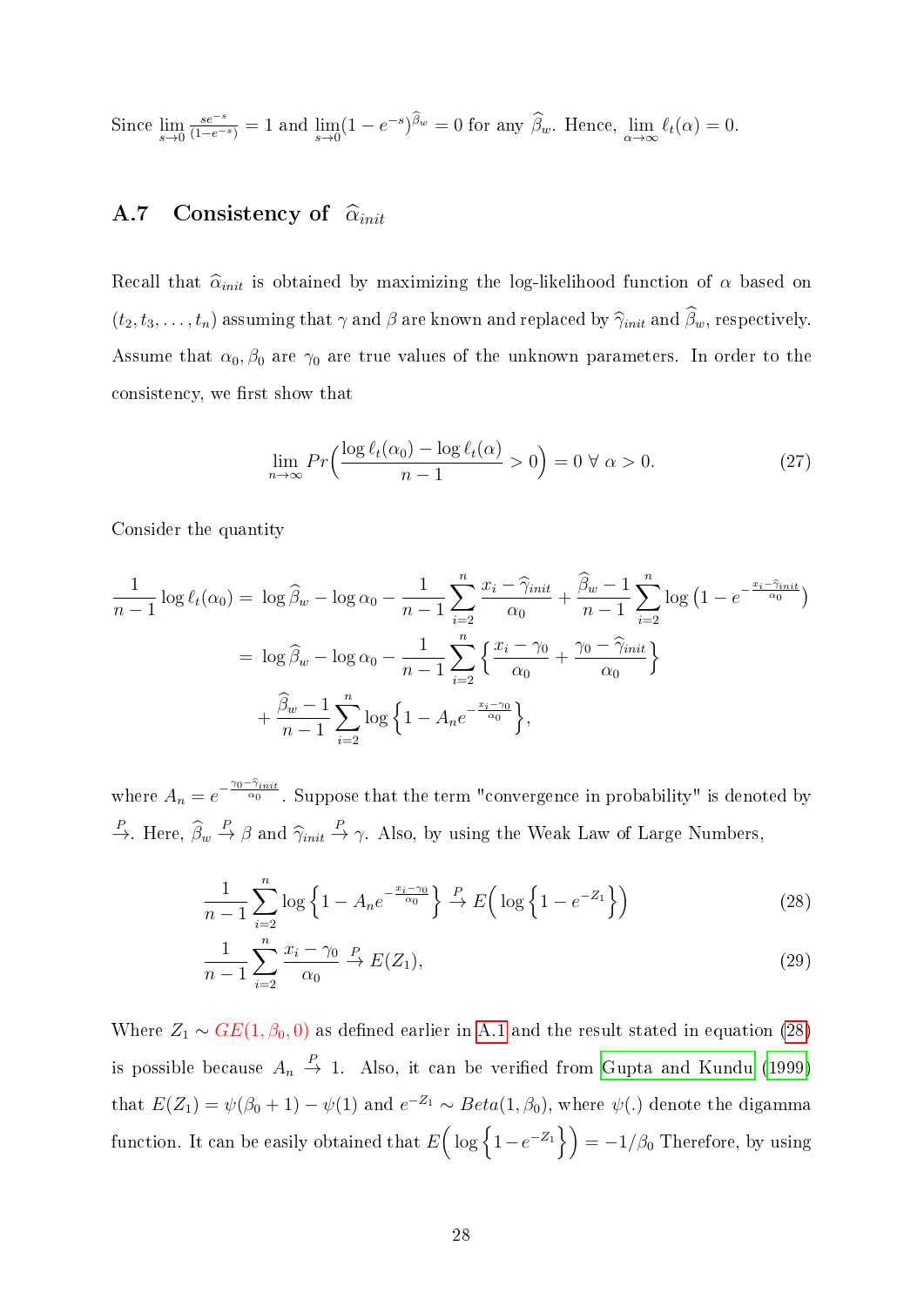the Slutsky's Theorem and above facts, we have

$$
\frac{1}{n-1}\log\ell_t(\alpha_0)\stackrel{P}{\rightarrow}\log\beta_0-\log\alpha_0-\left(\psi(\beta_0+1)-\psi(1)\right)-\frac{\beta_0-1}{\beta_0}.\tag{30}
$$

Now, consider the quantity

$$
\frac{1}{n-1}\log\ell_t(\alpha) = \log\widehat{\beta}_w - \log\alpha - \frac{1}{n-1}\sum_{i=2}^n \frac{x_i - \widehat{\gamma}_{init}}{\alpha} + \frac{\widehat{\beta}_w - 1}{n-1}\sum_{i=2}^n \log\left(1 - e^{-\frac{x_i - \widehat{\gamma}_{init}}{\alpha}}\right)
$$

$$
= \log\widehat{\beta}_w - \log\alpha - \frac{1}{n-1}\left(\frac{\alpha_0}{\alpha}\right)\sum_{i=2}^n \left\{\frac{x_i - \gamma_0}{\alpha_0} + \frac{\gamma_0 - \widehat{\gamma}_{init}}{\alpha_0}\right\}
$$

$$
+ \frac{\widehat{\beta}_w - 1}{n-1}\sum_{i=2}^n \log\left\{1 - B_n e^{-\left(\frac{\alpha_0}{\alpha}\right)\left(\frac{x_i - \gamma_0}{\alpha_0}\right)}\right\},
$$

where  $B_n = e^{-\frac{\gamma_0 - \hat{\gamma}_{init}}{\alpha}}$ . From the Weak Law of Large Numbers and by using the fact that  $B_n \stackrel{P}{\rightarrow} 1$ , we have

$$
\frac{1}{n-1} \sum_{i=2}^{n} \log \left\{ 1 - B_n e^{-\left(\frac{\alpha_0}{\alpha}\right) \left(\frac{x_i - \gamma_0}{\alpha_0}\right)} \right\} \xrightarrow{P} E\left(\log \left\{ 1 - e^{-\frac{\alpha_0}{\alpha} Z_1} \right\}\right).
$$
 (31)

. It can be obtained that  $E\left(\log\left\{1-e^{-\frac{\alpha_0}{\alpha}Z_1}\right\}\right) = -\beta_0\sum_{i=1}^{\infty}$  $B(\beta_0,i\alpha_0/\alpha+1)$  $\frac{x_0/\alpha+1}{i}$ . Therefore, by using the Slutsky's Theorem, we have

$$
\frac{1}{n-1}\log\ell_t(\alpha) \stackrel{P}{\to} \log\beta_0 - \log\alpha - \frac{\alpha_0}{\alpha} \big(\psi(\beta_0 + 1) - \psi(1)\big) - \beta_0(\beta_0 - 1) \sum_{i=1}^{\infty} \frac{B(\beta_0, i\alpha_0/\alpha + 1)}{i}
$$
\n(32)

<span id="page-28-0"></span>.

Hence,

$$
\frac{1}{n-1} \left( \log \ell_t(\alpha_0) - \log \ell_t(\alpha) \right) \xrightarrow{P} - \left[ \log \left( \frac{\alpha_0}{\alpha} \right) - \left( 1 - \frac{\alpha_0}{\alpha} \right) \left( \psi(\beta_0 + 1) - \psi(1) \right) \right. \\
\left. + (\beta_0 - 1) \left( \frac{1}{\beta_0} - \beta_0 \sum_{i=1}^{\infty} \frac{B(\beta_0, i\alpha_0/\alpha + 1)}{i} \right) \right].
$$
\n(33)

It is not easy to show theoretically that the right hand side of [\(33\)](#page-28-0) is positive for all values of  $\alpha$ . But numerically, but it has been verified using the well-known mathematical software mathematica. Without lose of generality, assuming that  $\alpha_0 = 1$ , some plots of